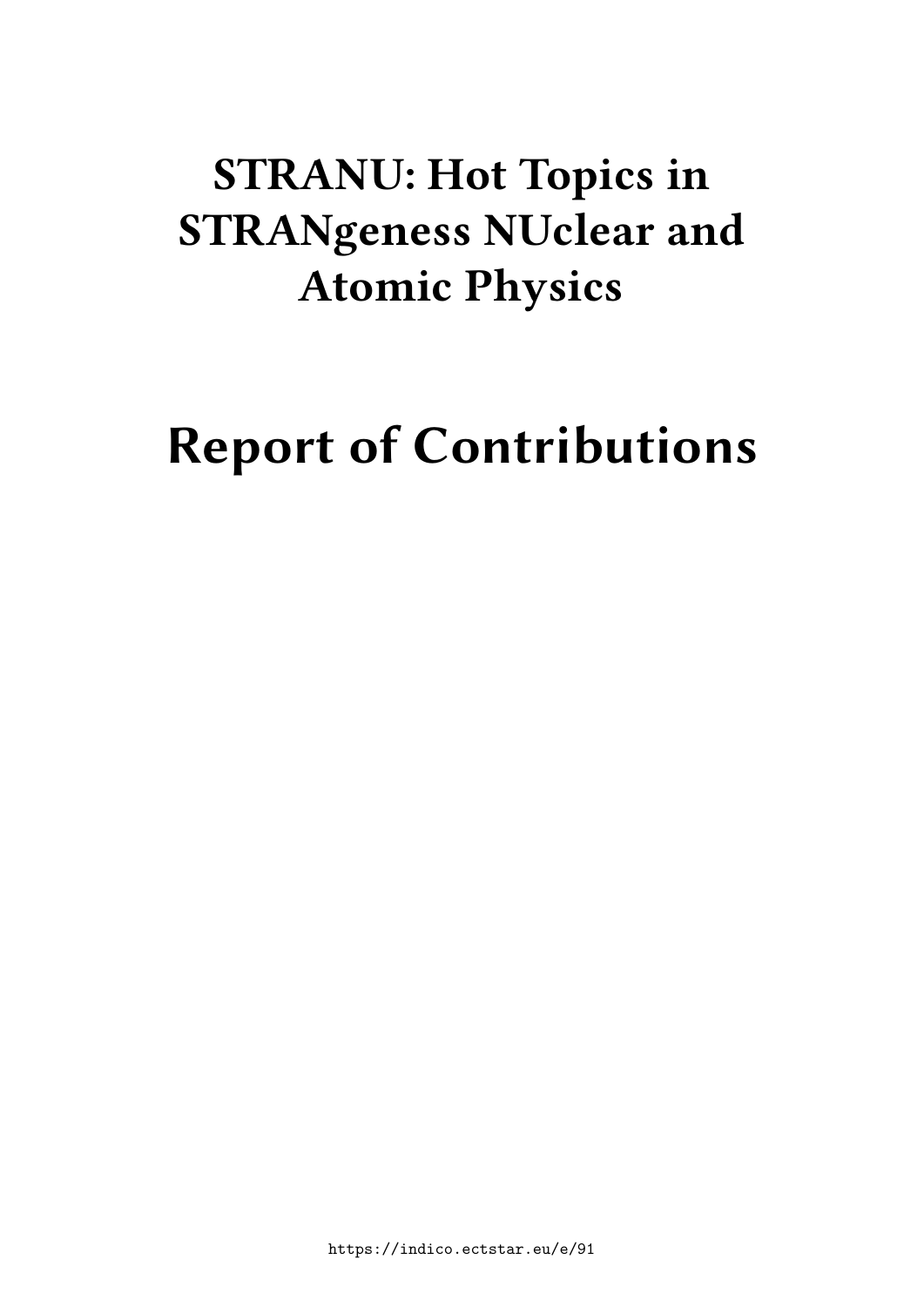STRANU: Hot To ... / Report of Contributions Welcome

Contribution ID: 1 Type: **not specified** 

## **Welcome**

*Monday, May 24, 2021 8:30 AM (30 minutes)*

**Presenters:** AARTS, G.; WORKSHOP ORGANIZERS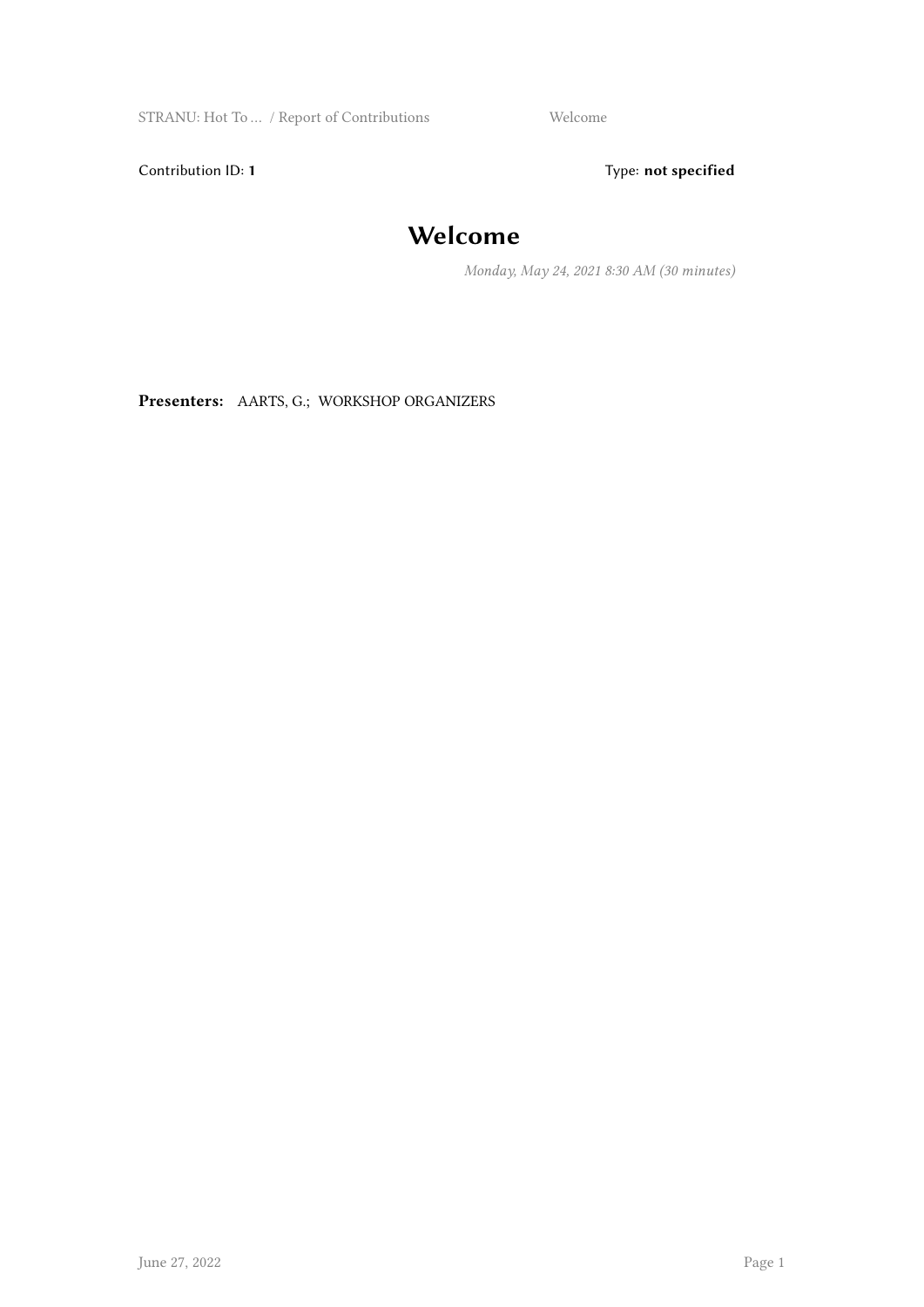Contribution ID: 2 Type: **not specified** 

# **K-pp search in J-PARC E27 and E05**

*Monday, May 24, 2021 9:00 AM (30 minutes)*

**Presenter:** NAGAE, Tomofumi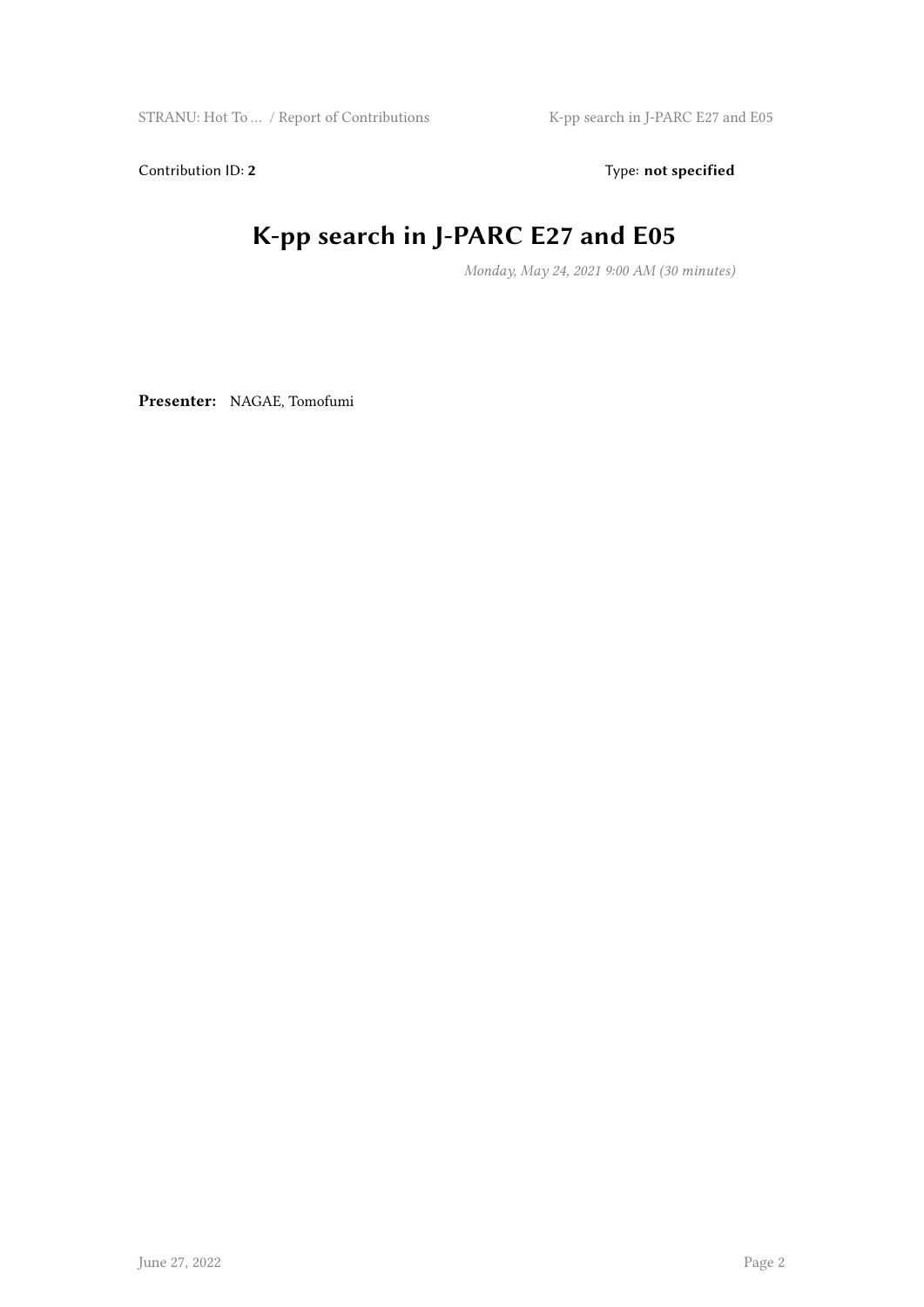Contribution ID: 3 Type: **not specified** 

#### **Experimental study toward spin-parity assignment of the first Kaonic nuclear bound state, K^-pp**

*Monday, May 24, 2021 9:30 AM (30 minutes)*

**Presenter:** IWASAKI, Masahiko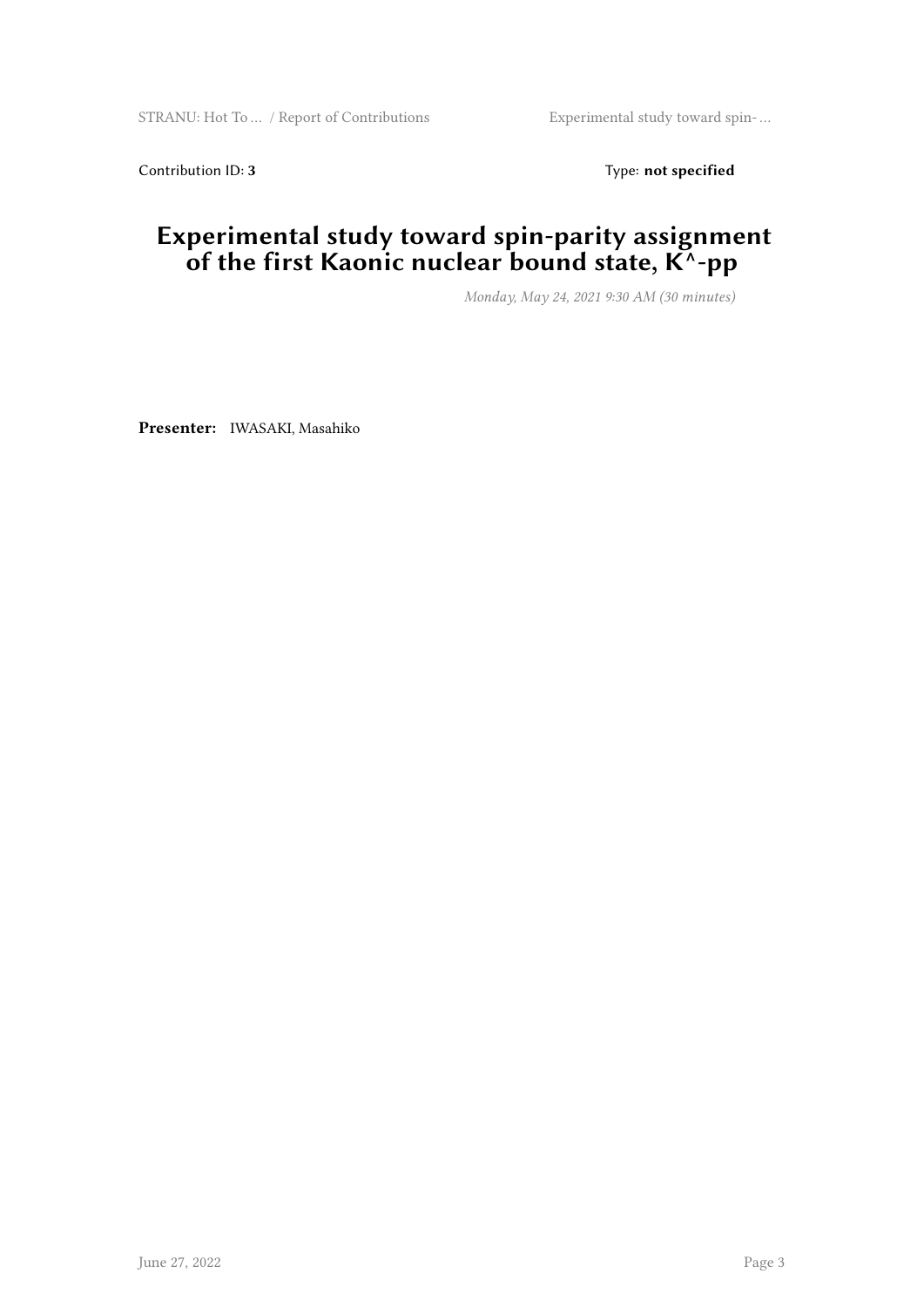Contribution ID: 4 Type: **not specified** 

## **Pole status of Lambda(1405) (preliminary)**

*Monday, May 24, 2021 10:00 AM (30 minutes)*

**Presenter:** CIEPLY, Ales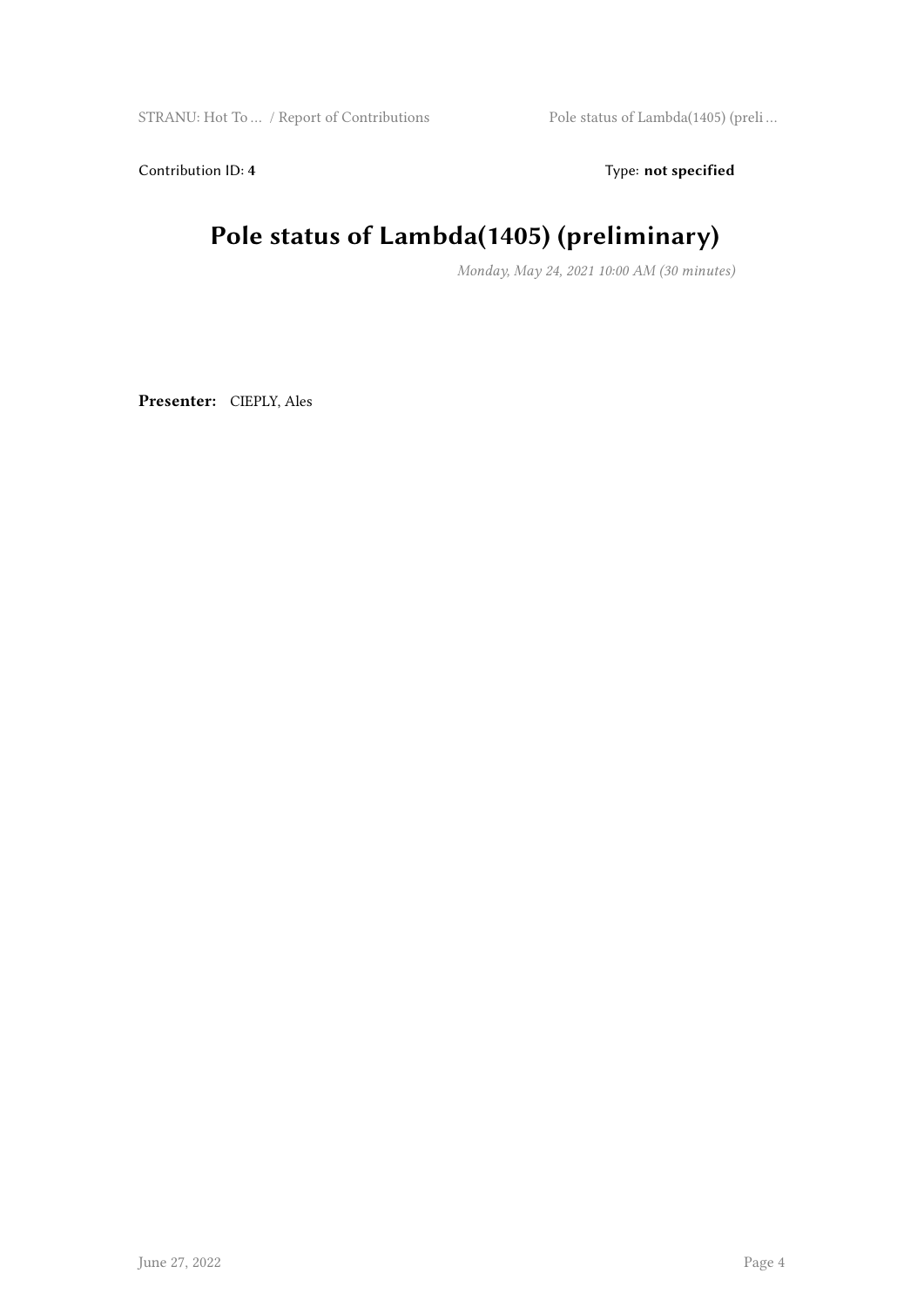Contribution ID: 5 Type: **not specified** 

### **New insights on Lambda(1405) from triangle singularity in the K^-d—>p Sigma^-reaction**

*Monday, May 24, 2021 11:00 AM (25 minutes)*

**Presenter:** FEIJOO, Albert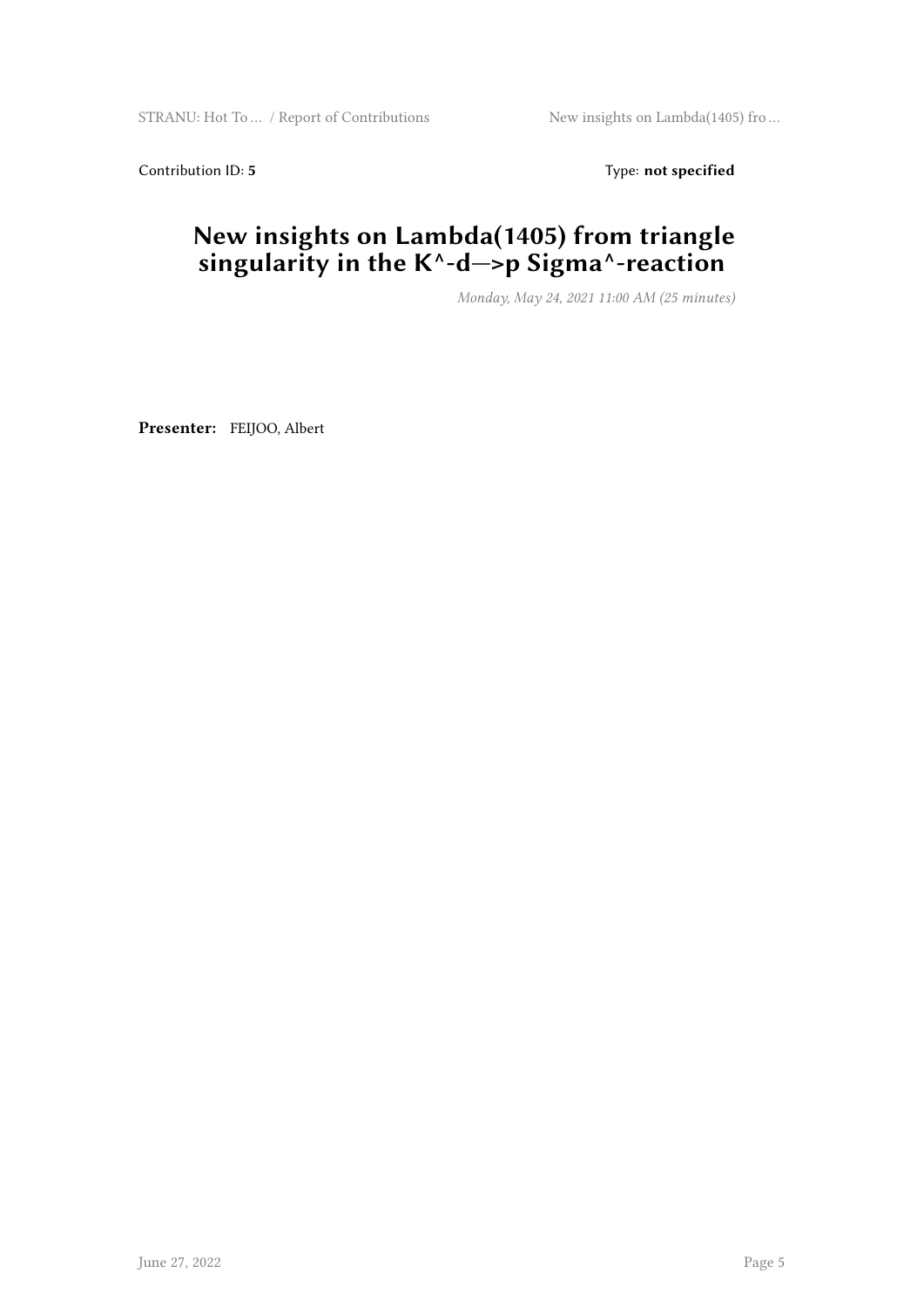Contribution ID: 6 Type: not specified

#### **Status of AMADEUS studies of low-energy kaons interactions in nuclear matter**

*Monday, May 24, 2021 11:25 AM (25 minutes)*

**Presenter:** SKURZOK, Magdalena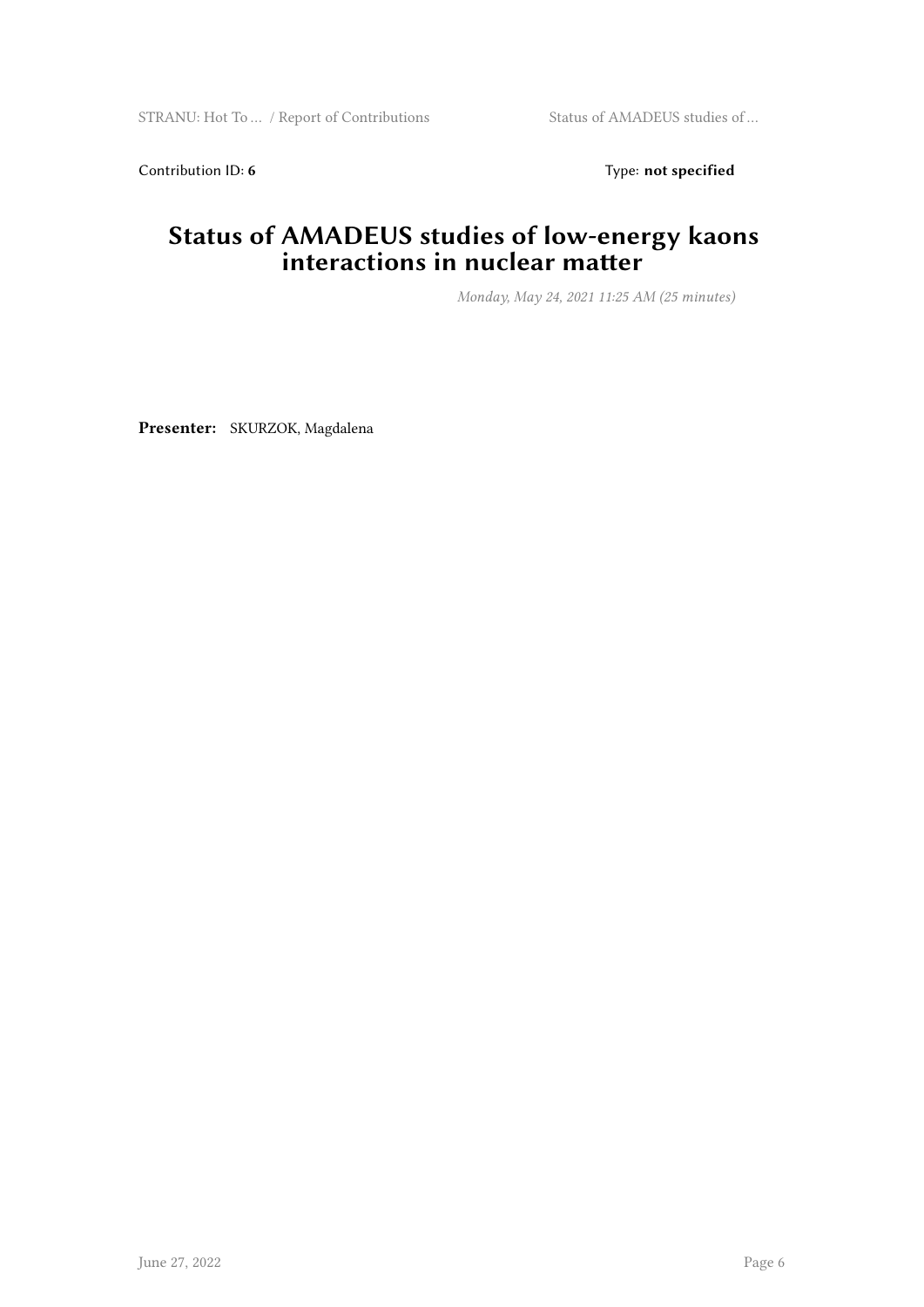Contribution ID: 7 Type: **not specified** 

#### **Microscopic model of K^-NN absorption and its application in kaonic atoms calculations**

*Monday, May 24, 2021 11:50 AM (25 minutes)*

**Presenter:** ÓBERTOVÁ , Jaroslava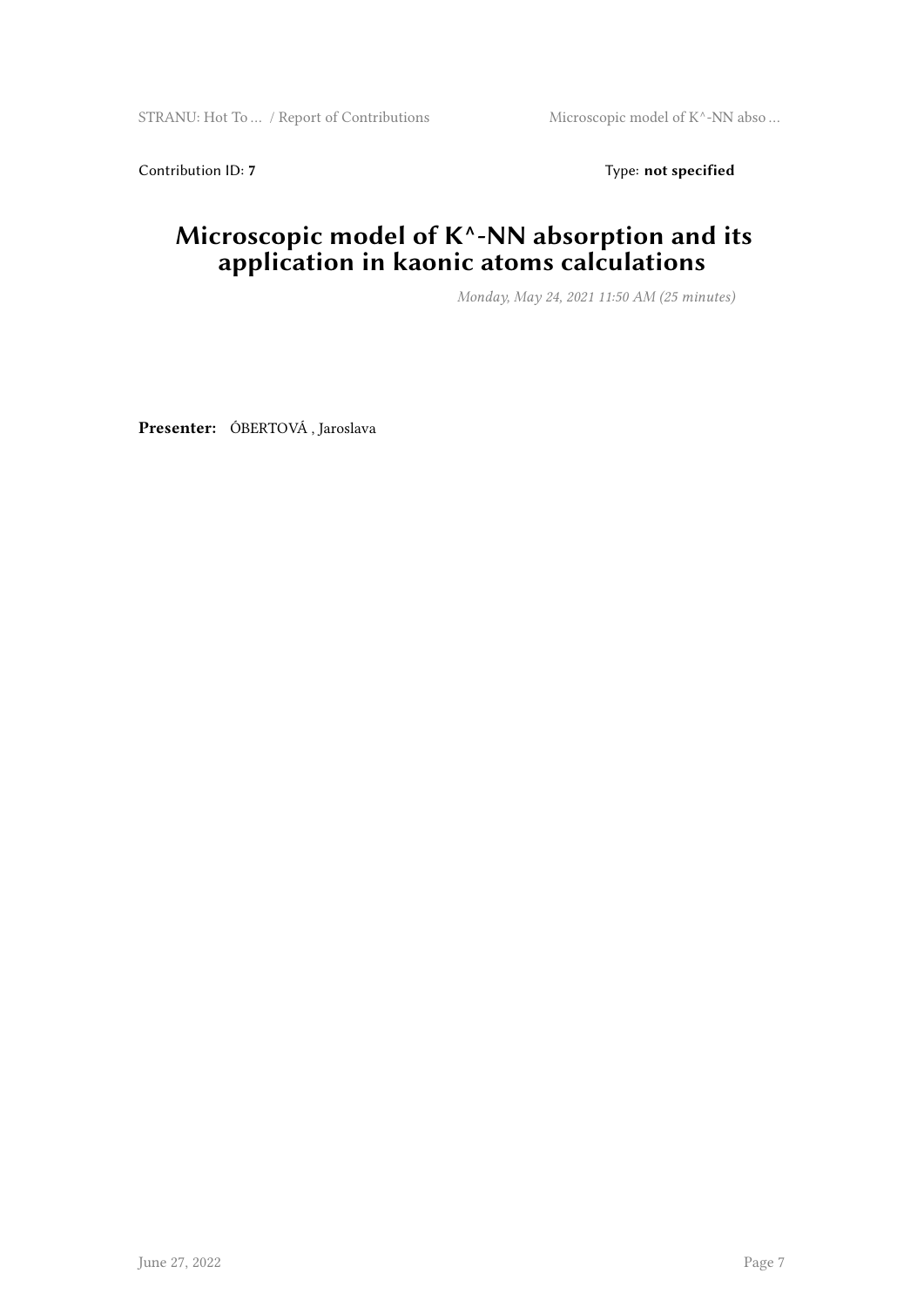Contribution ID: 8 Type: **not specified** 

## Four-body Faddeev-type calculation of  $\bar{K}NNN$ **system:** *K−np* **quasi-bound state**

*Monday, May 24, 2021 12:15 PM (25 minutes)*

**Presenter:** SHEVCHENKO, Nina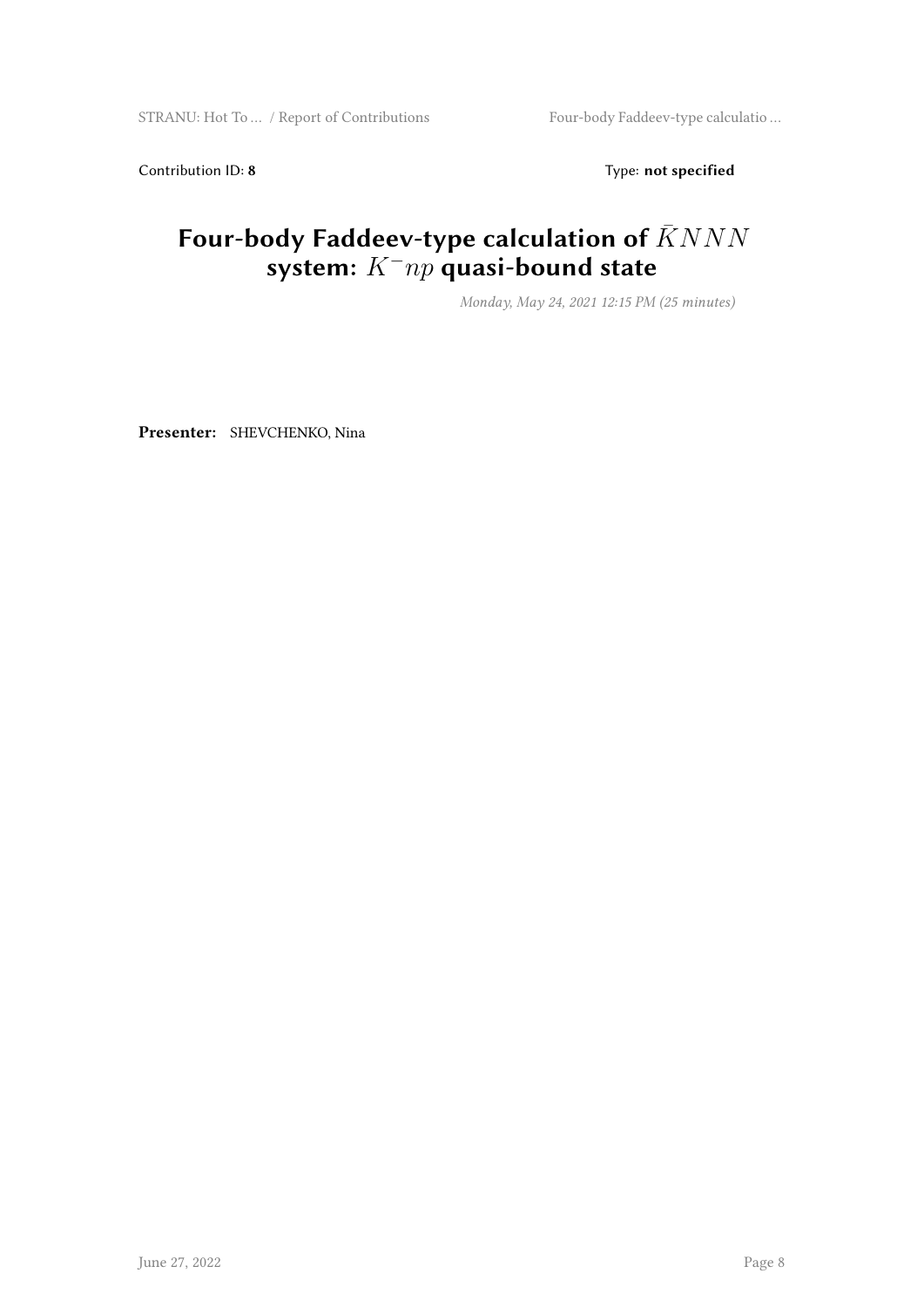Contribution ID: 9 Type: **not specified** 

### **The two-step mechanism explaining the dibaryon d\*(2380) peak**

*Monday, May 24, 2021 12:40 PM (25 minutes)*

**Presenter:** MOLINA, Raquel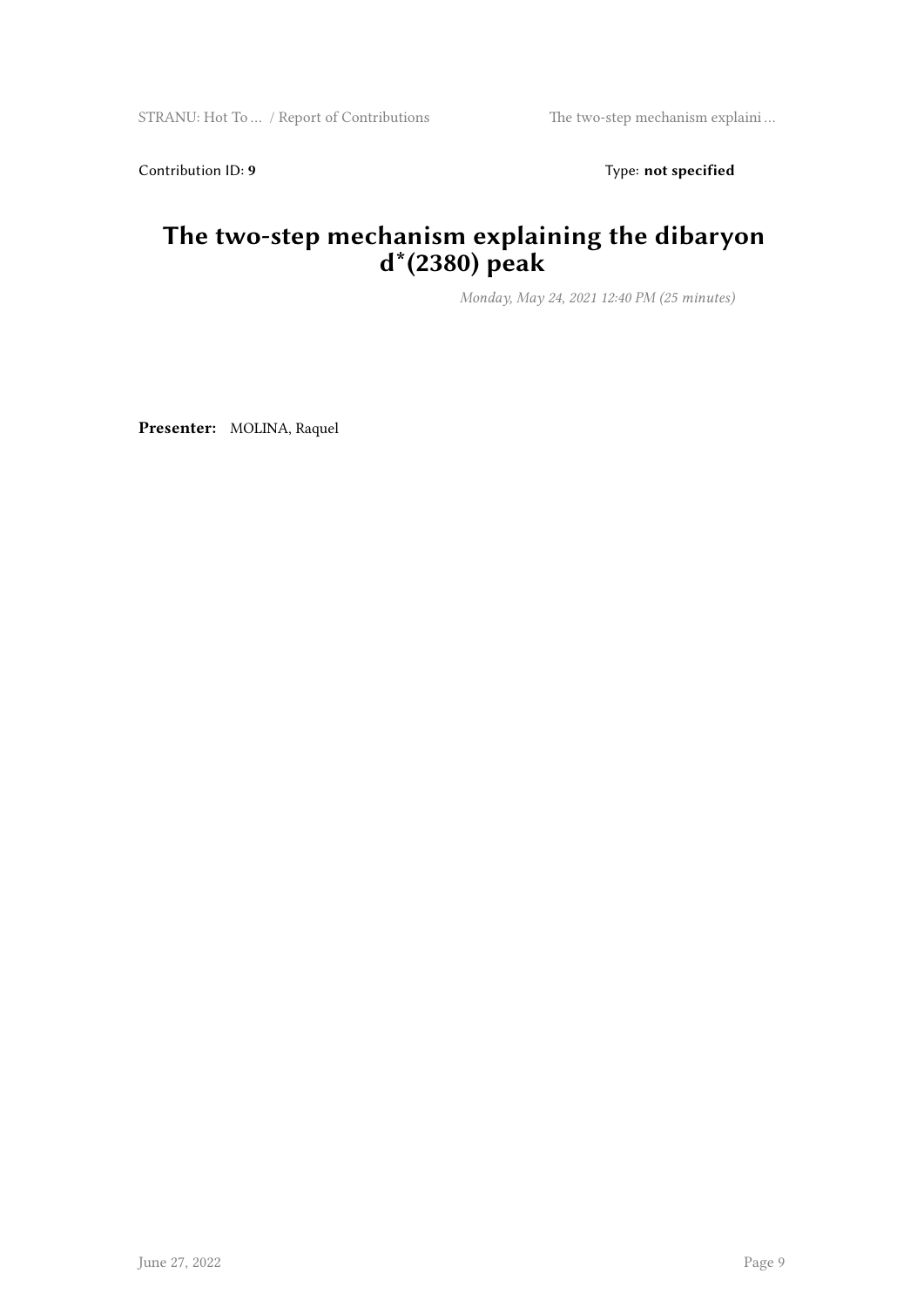Contribution ID: 10 Type: not specified

#### **Measurement of spin-density matrix elements in Lambda(1520) photoproduction at GlueX**

*Monday, May 24, 2021 1:05 PM (25 minutes)*

**Presenter:** PAULI, Peter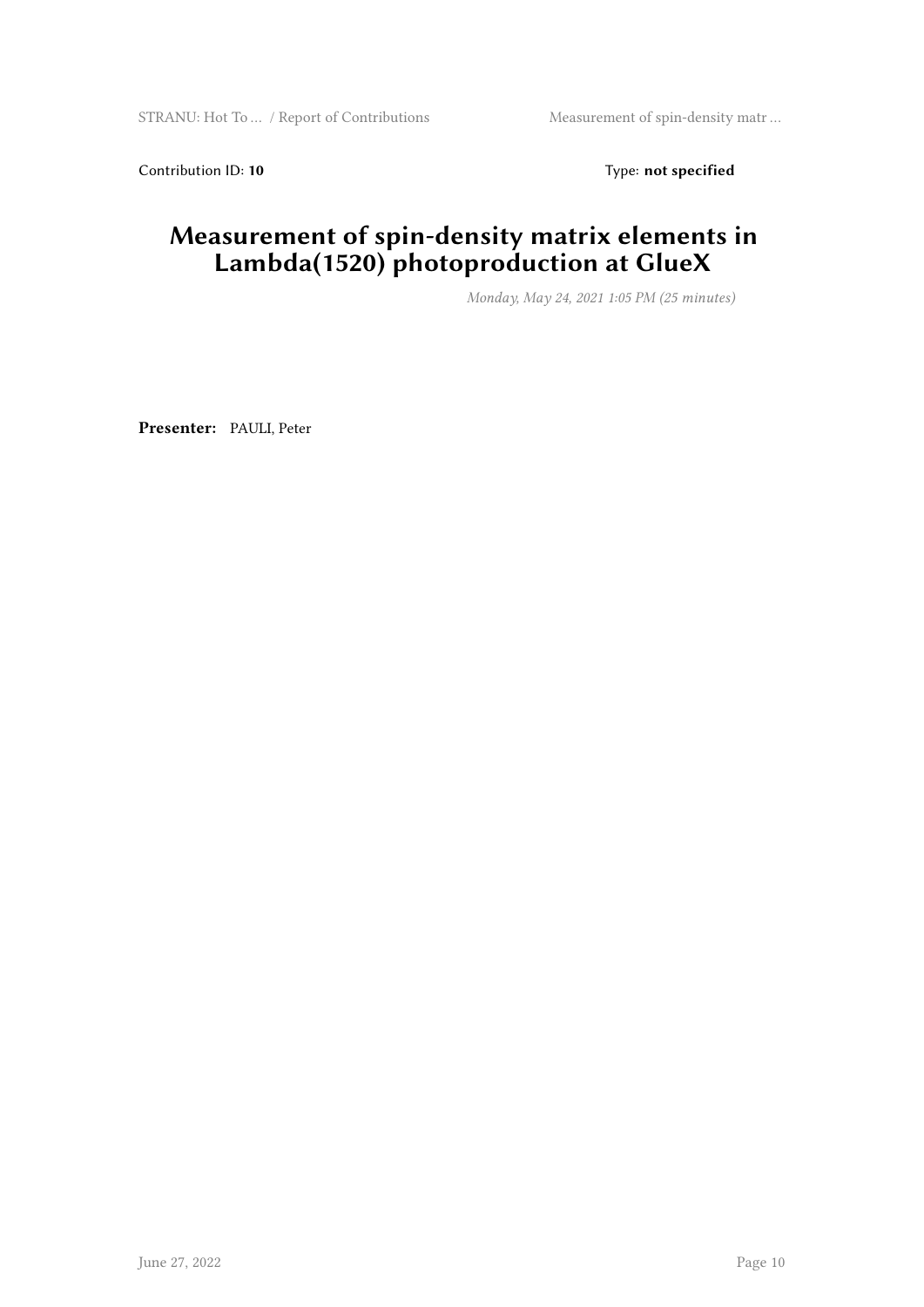STRANU: Hot To  $\ldots$  / Report of Contributions Instructive stories of failures

Contribution ID: 11 Type: **not specified** 

# **Instructive stories of failures**

*Tuesday, May 25, 2021 9:00 AM (1 hour)*

**Presenter:** WYCECH, Slawomir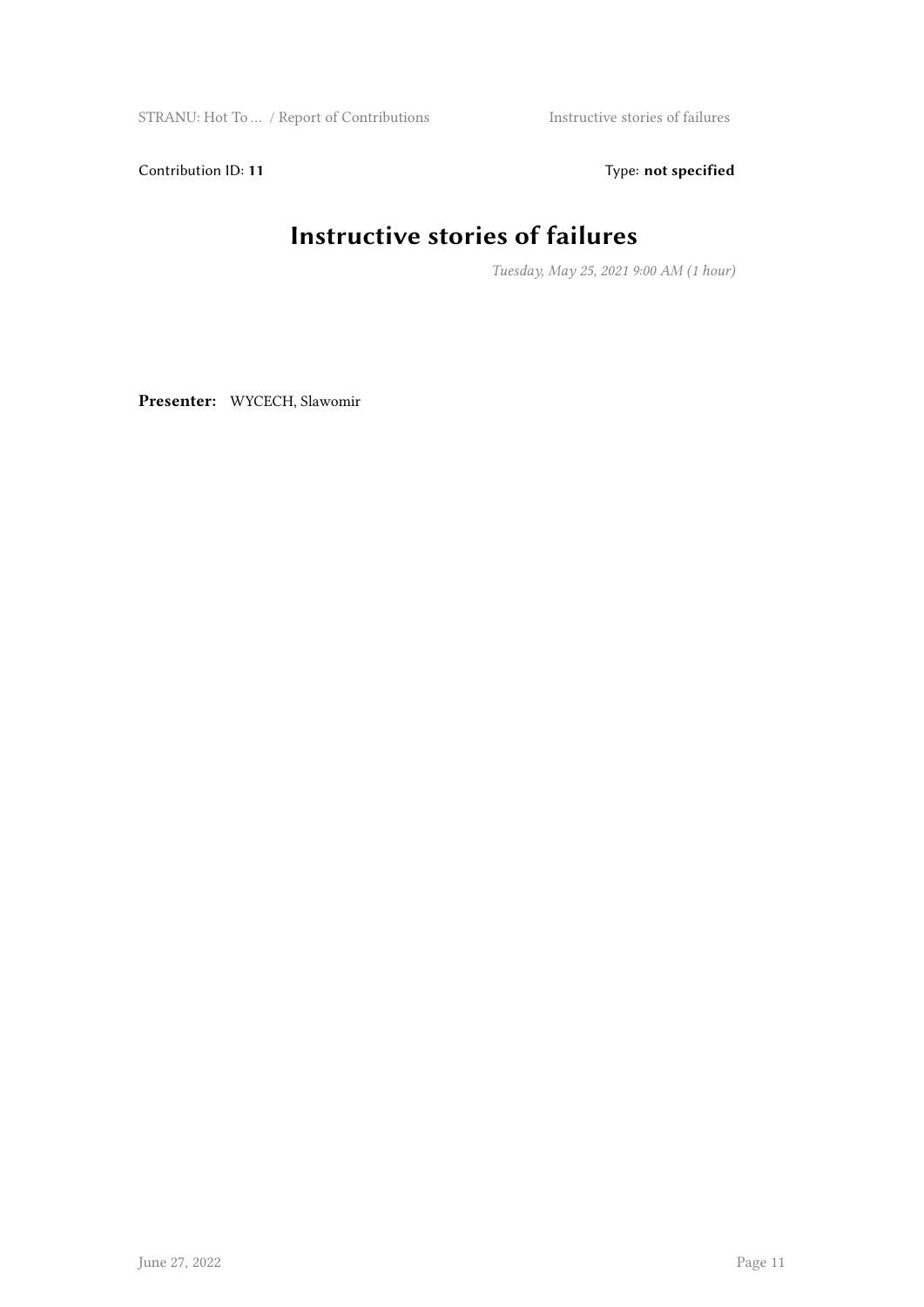Contribution ID: 12 Type: **not specified** 

## **In search of Baryonia**

*Tuesday, May 25, 2021 10:00 AM (30 minutes)*

**Presenter:** LOISEAU, Benoit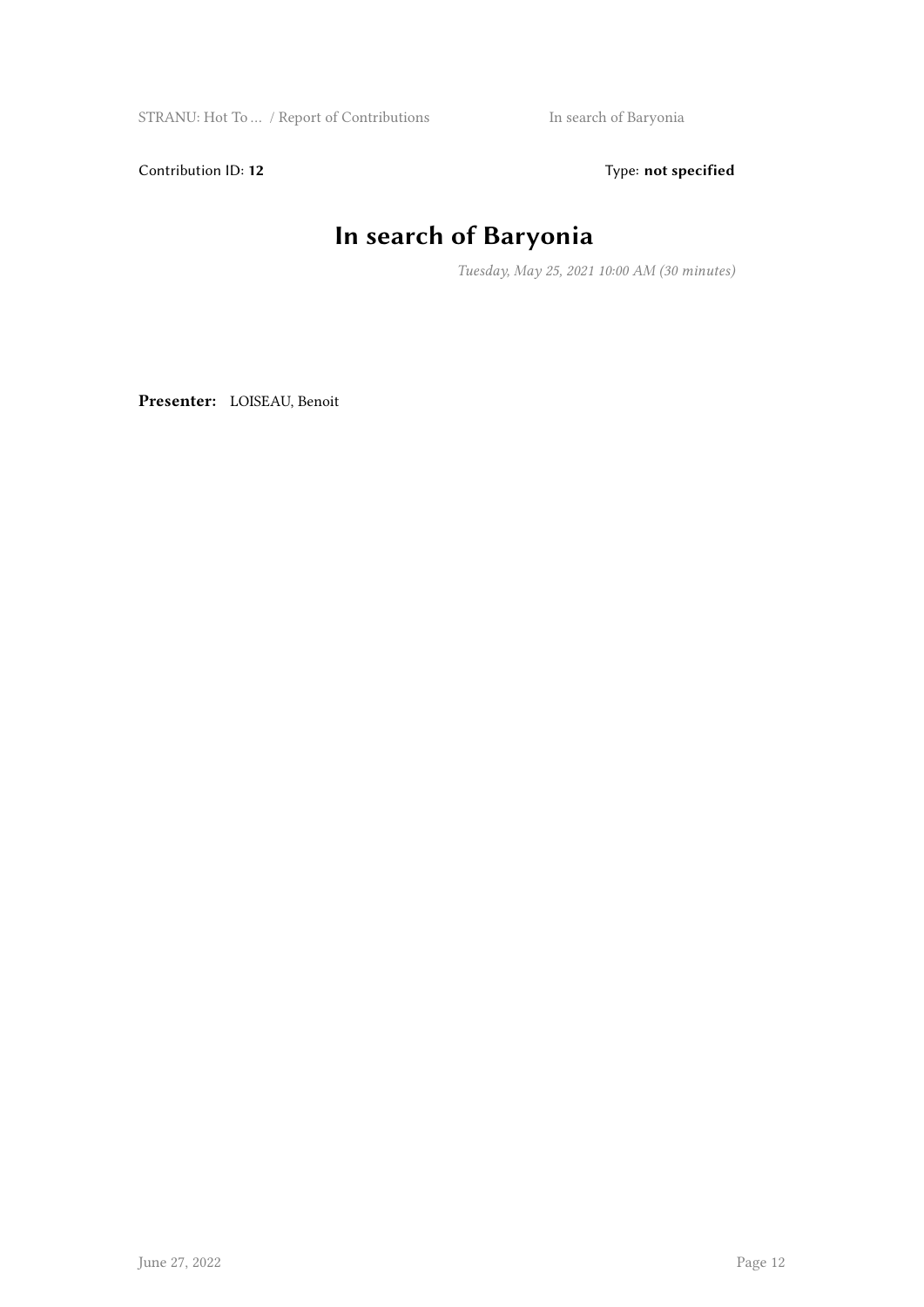Contribution ID: 13 Type: **not specified** 

## **Fifty years of low-energy kaon-nucleus interactions**

*Tuesday, May 25, 2021 11:00 AM (30 minutes)*

**Presenter:** FRIEDMAN, Eli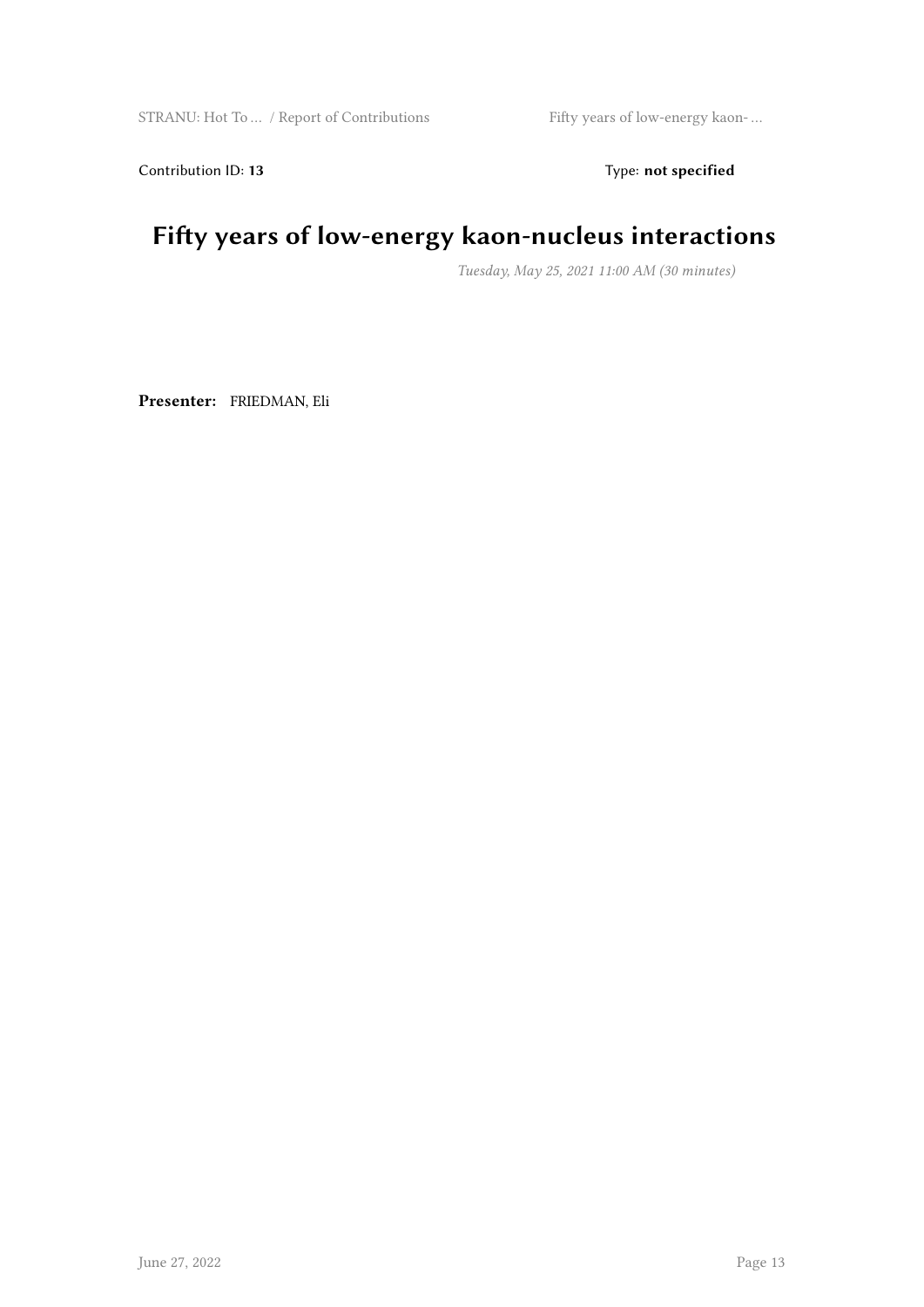Contribution ID: 14 Type: **not specified** 

# **Search for Borromean objects**

*Tuesday, May 25, 2021 11:30 AM (30 minutes)*

**Presenter:** MOSKAL, Pawel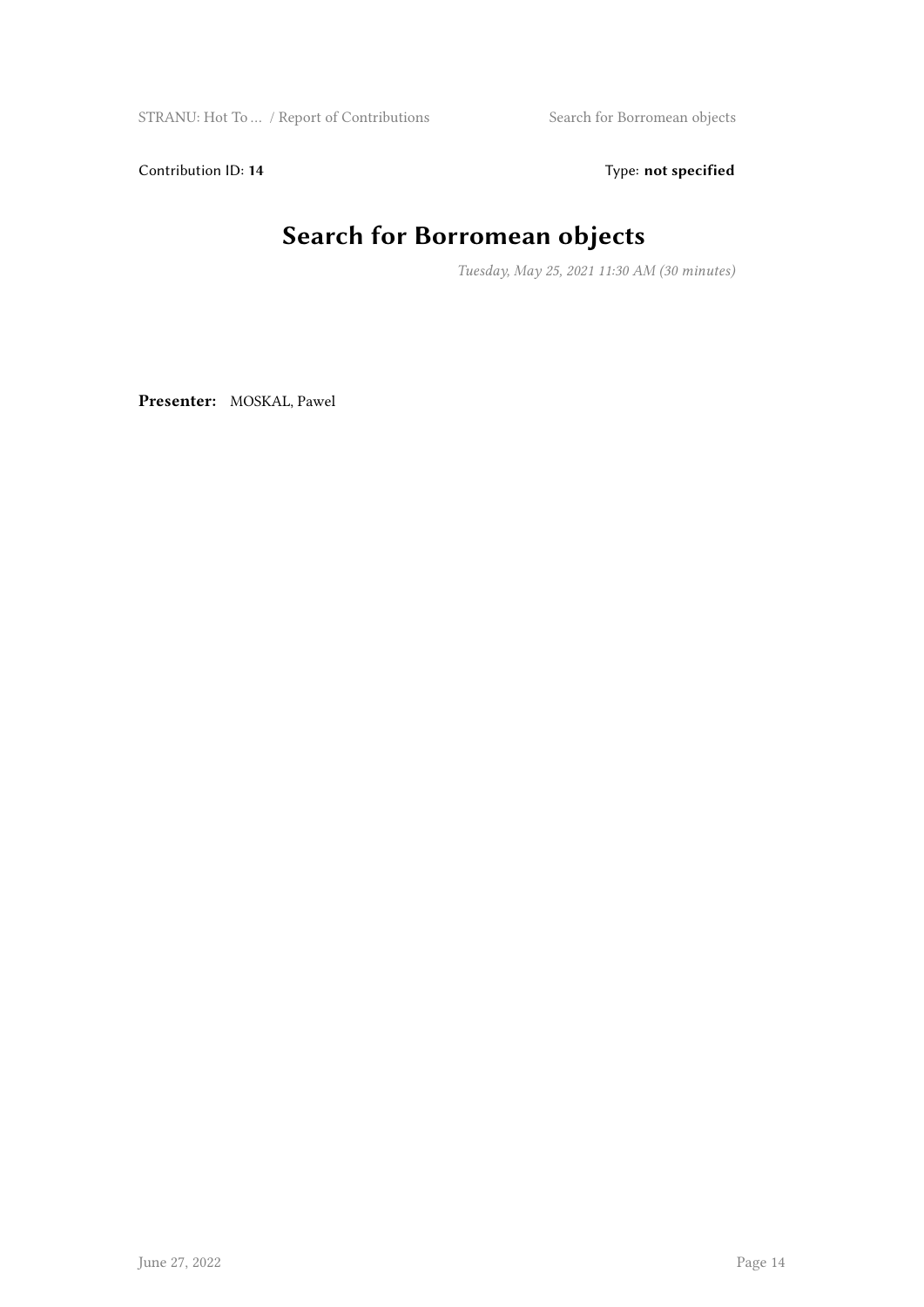Contribution ID: 15 Type: **not specified** 

## **Antiprotonic atoms a tool for nuclear structure**

*Tuesday, May 25, 2021 12:00 PM (30 minutes)*

**Presenter:** OBERTELLI, Alexandre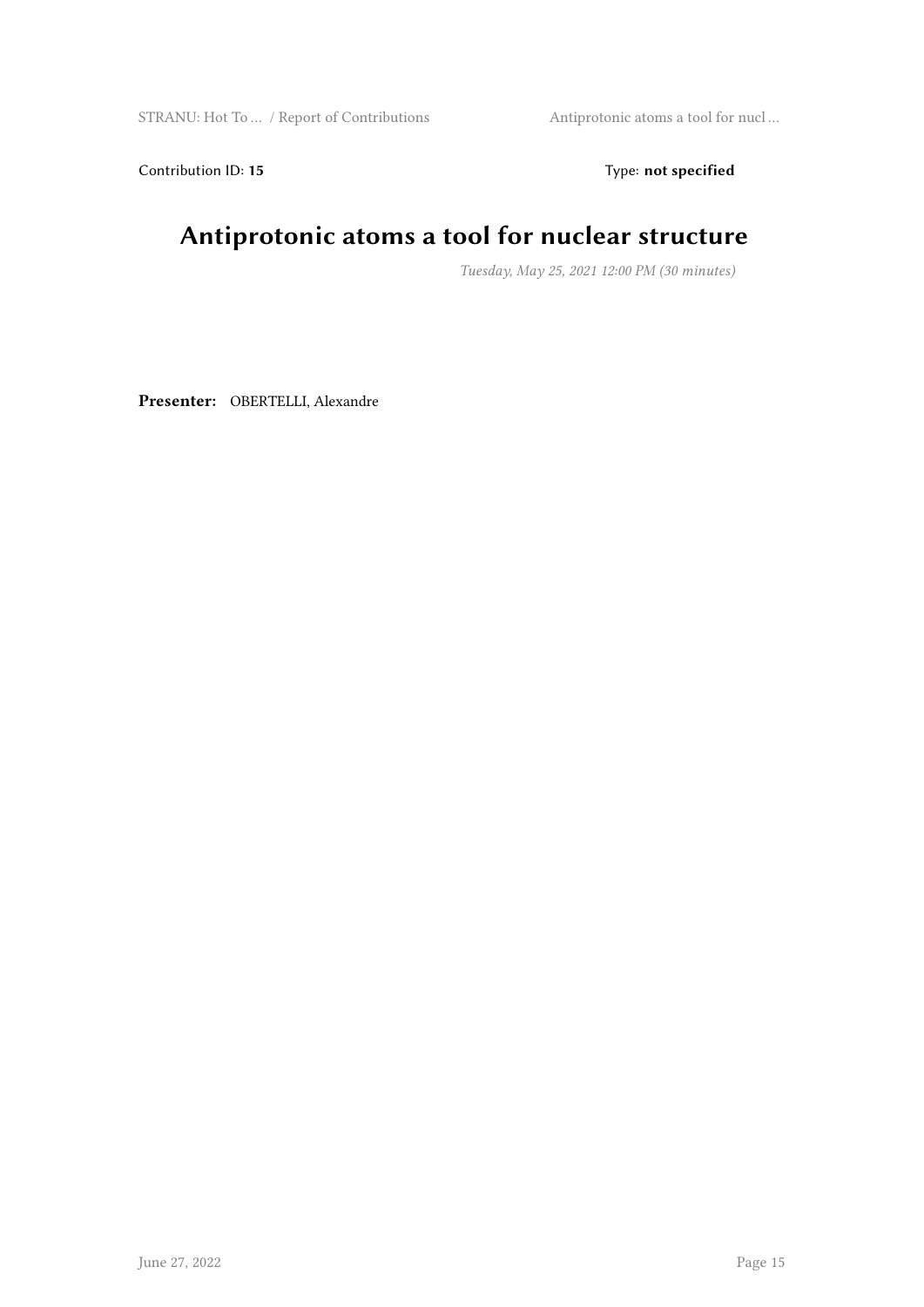Contribution ID: 16 Type: not specified

## **An insight of the sub-threshold KbarN interaction**

*Tuesday, May 25, 2021 12:30 PM (30 minutes)*

**Presenter:** PISCICCHIA, Kristian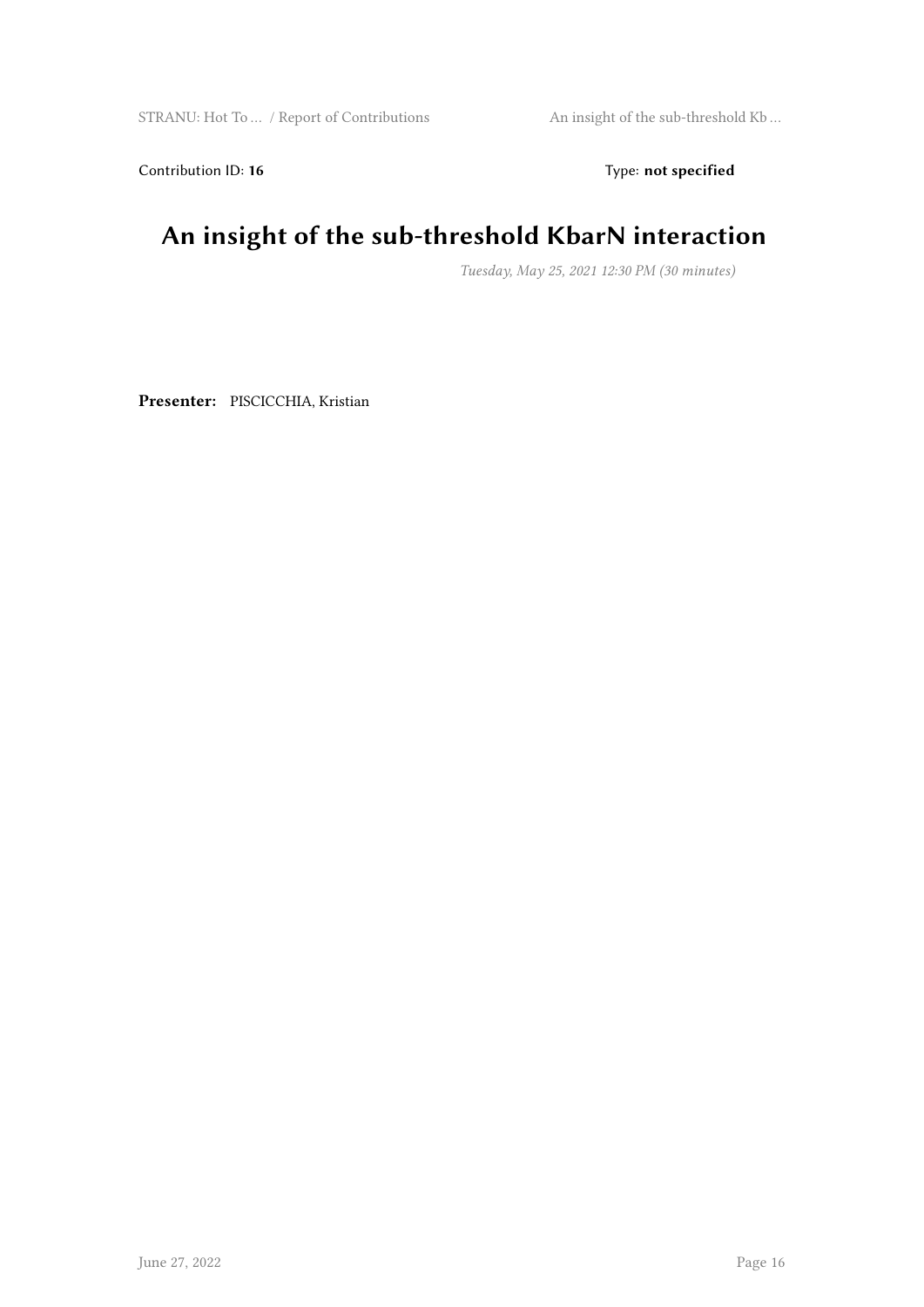Contribution ID: 17 Type: **not specified** 

#### **Discussion session through the platform Gather Town**

*Tuesday, May 25, 2021 1:00 PM (1 hour)*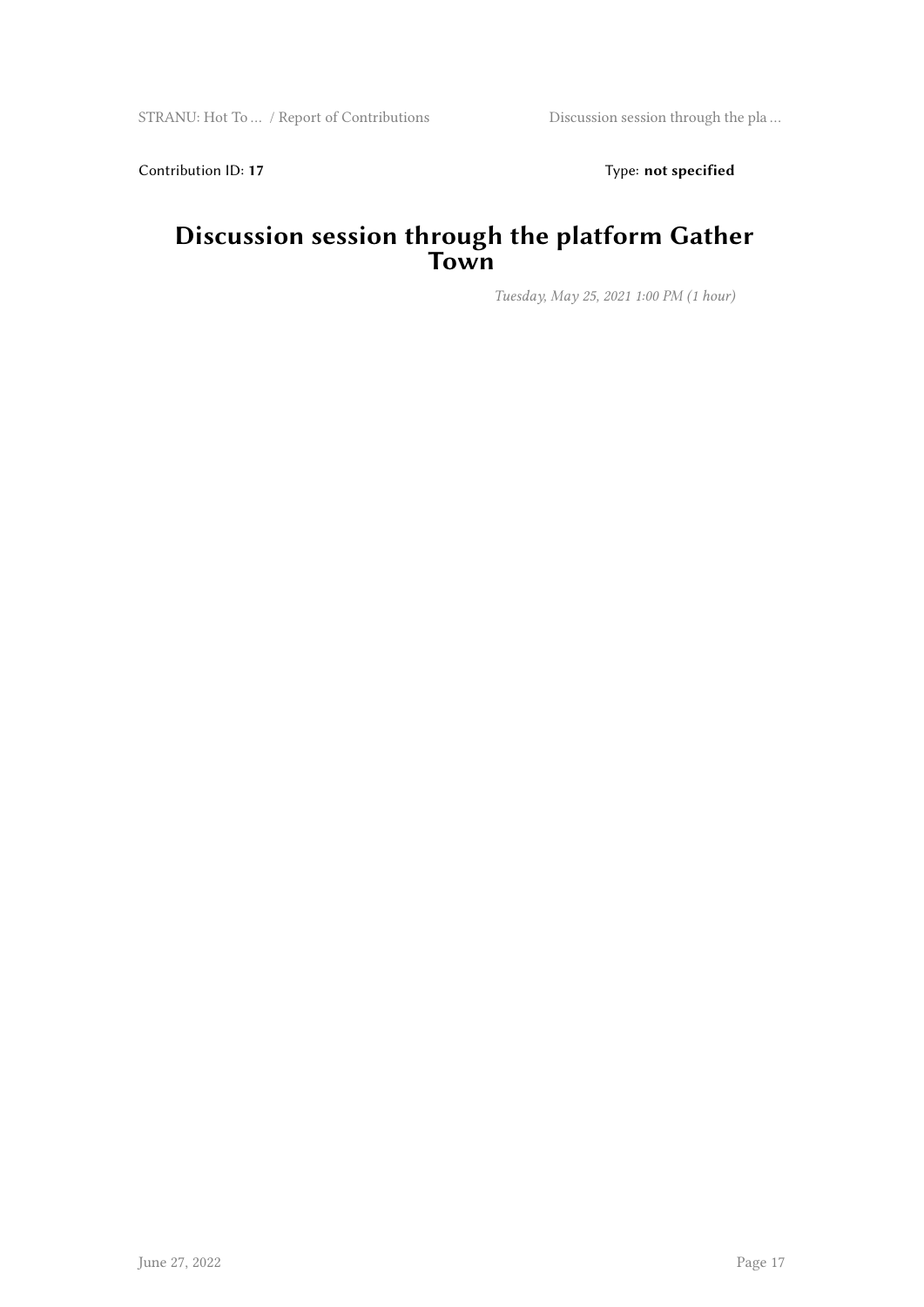STRANU: Hot To  $\dots$  / Report of Contributions Strangeness in compact stars

Contribution ID: 18 Type: not specified

## **Strangeness in compact stars**

*Wednesday, May 26, 2021 9:00 AM (30 minutes)*

**Presenter:** DRAGO, Alessandro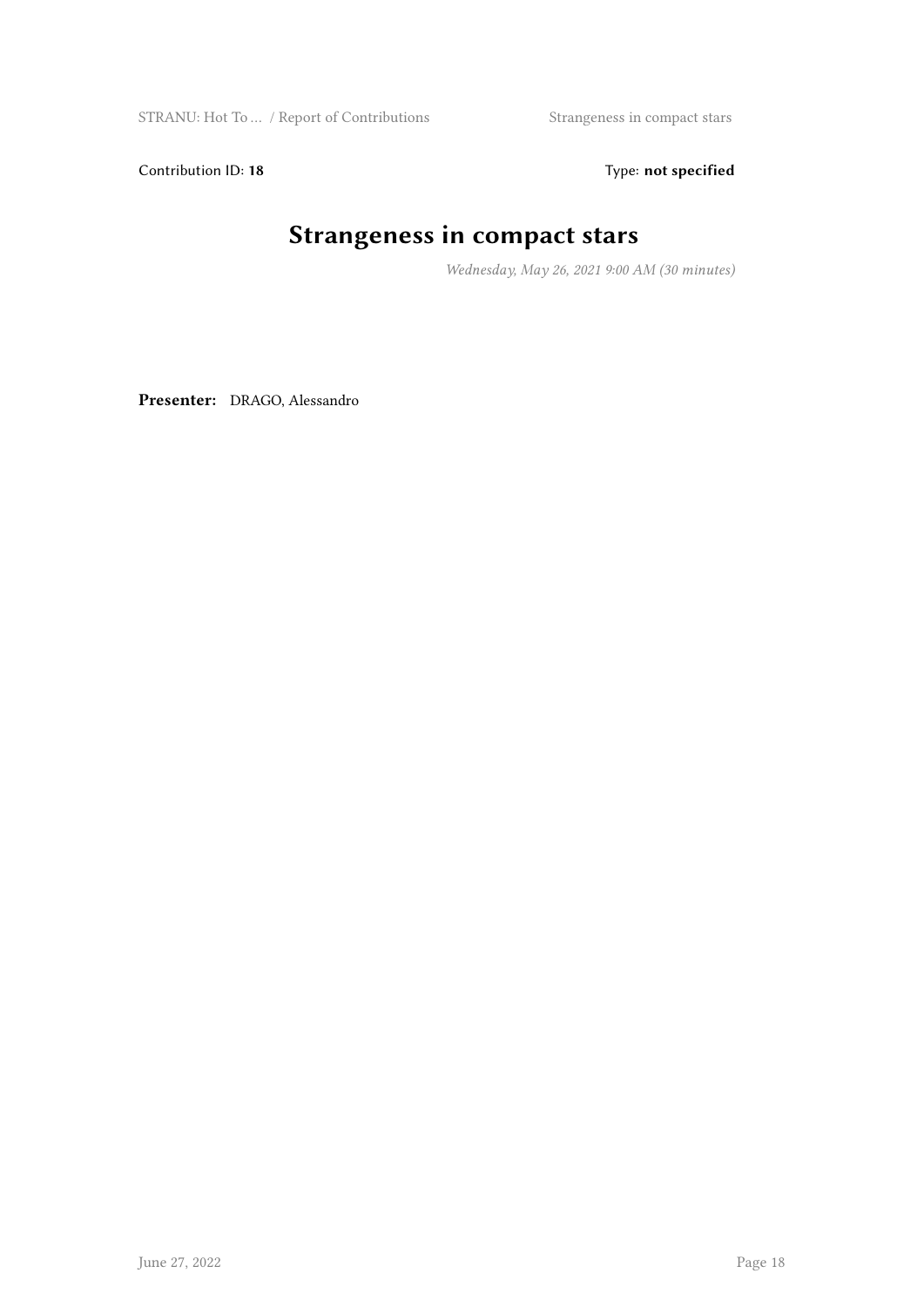Contribution ID: 19 Type: **not specified** 

#### **Transport coefficients of hyperonic neutron star cores**

*Wednesday, May 26, 2021 9:30 AM (30 minutes)*

**Presenter:** VIDAÑA, Isaac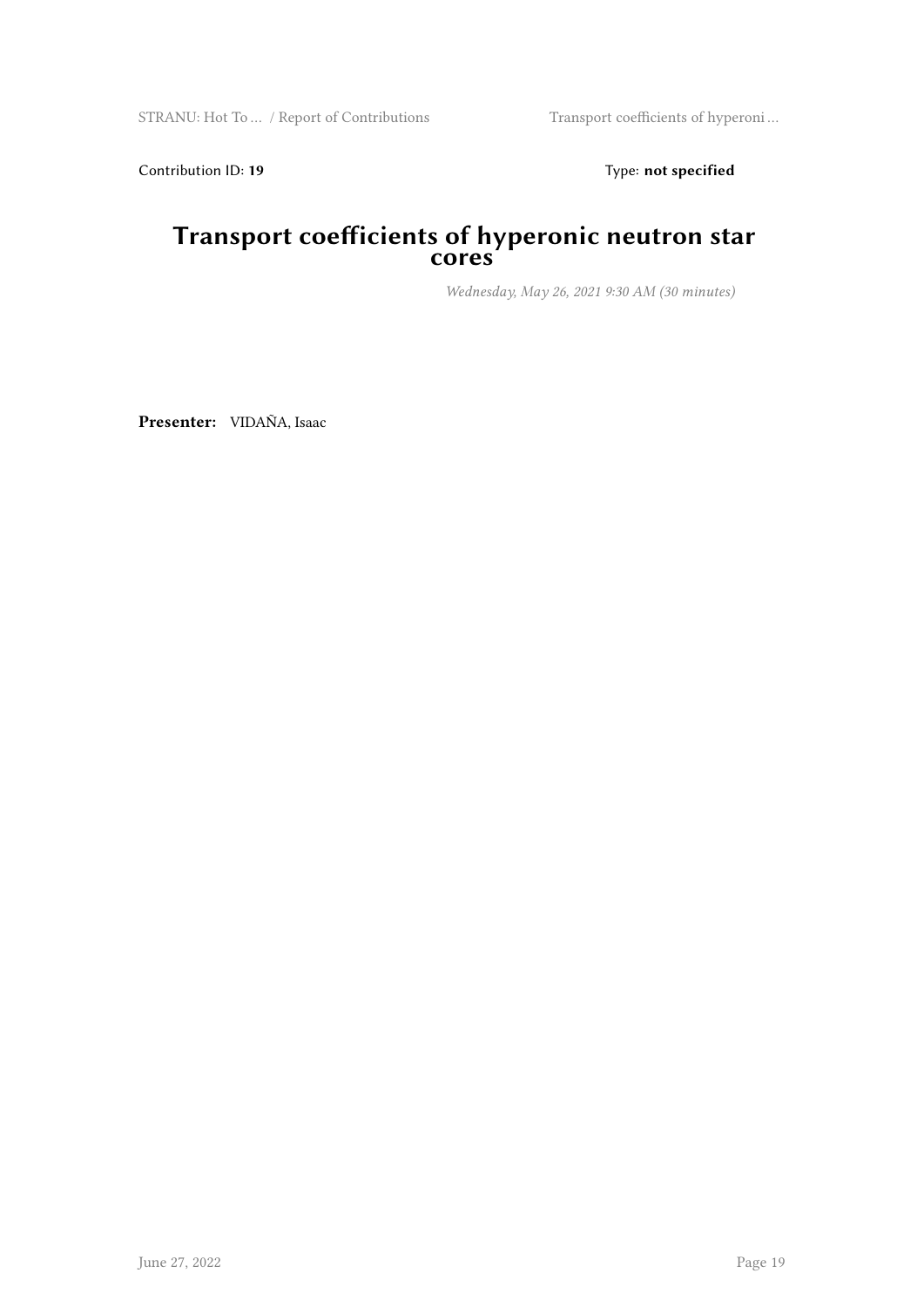Contribution ID: 20 Type: **not specified** 

## **Strange Mesons in Nuclei and Neutron Stars**

*Wednesday, May 26, 2021 10:00 AM (30 minutes)*

**Presenter:** TOLOS, Laura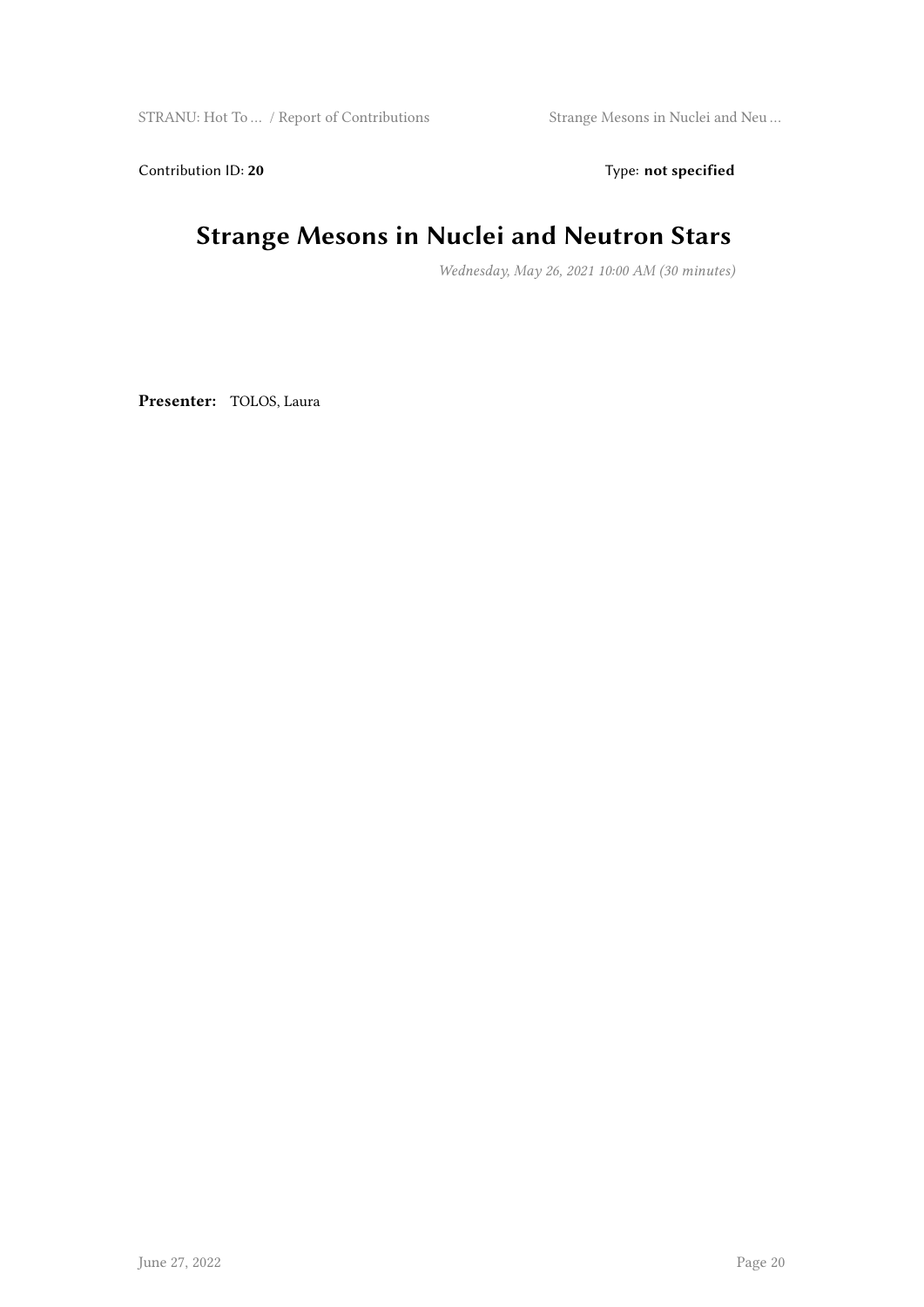Contribution ID: 21 Type: **not specified** 

### **Exploring the baryon-baryon interaction in the strangeness sector with lattice QCD**

*Wednesday, May 26, 2021 11:00 AM (25 minutes)*

**Presenter:** ILLA, Mark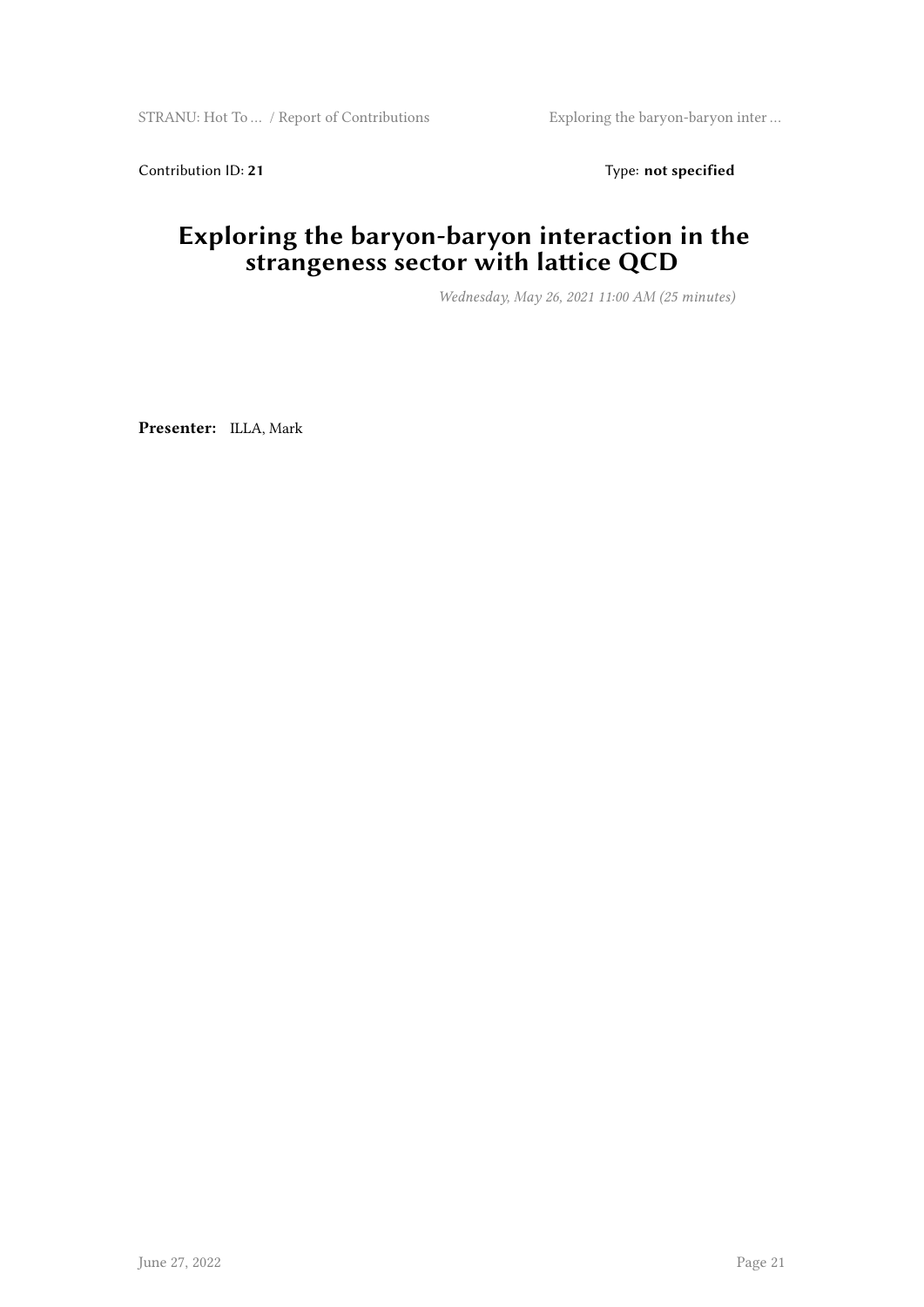Contribution ID: 22 Type: **not specified** 

#### **First experimental hint on the three-body strong interaction with ALICE**

*Wednesday, May 26, 2021 11:25 AM (25 minutes)*

**Presenter:** DEL GRANDE, Raffaele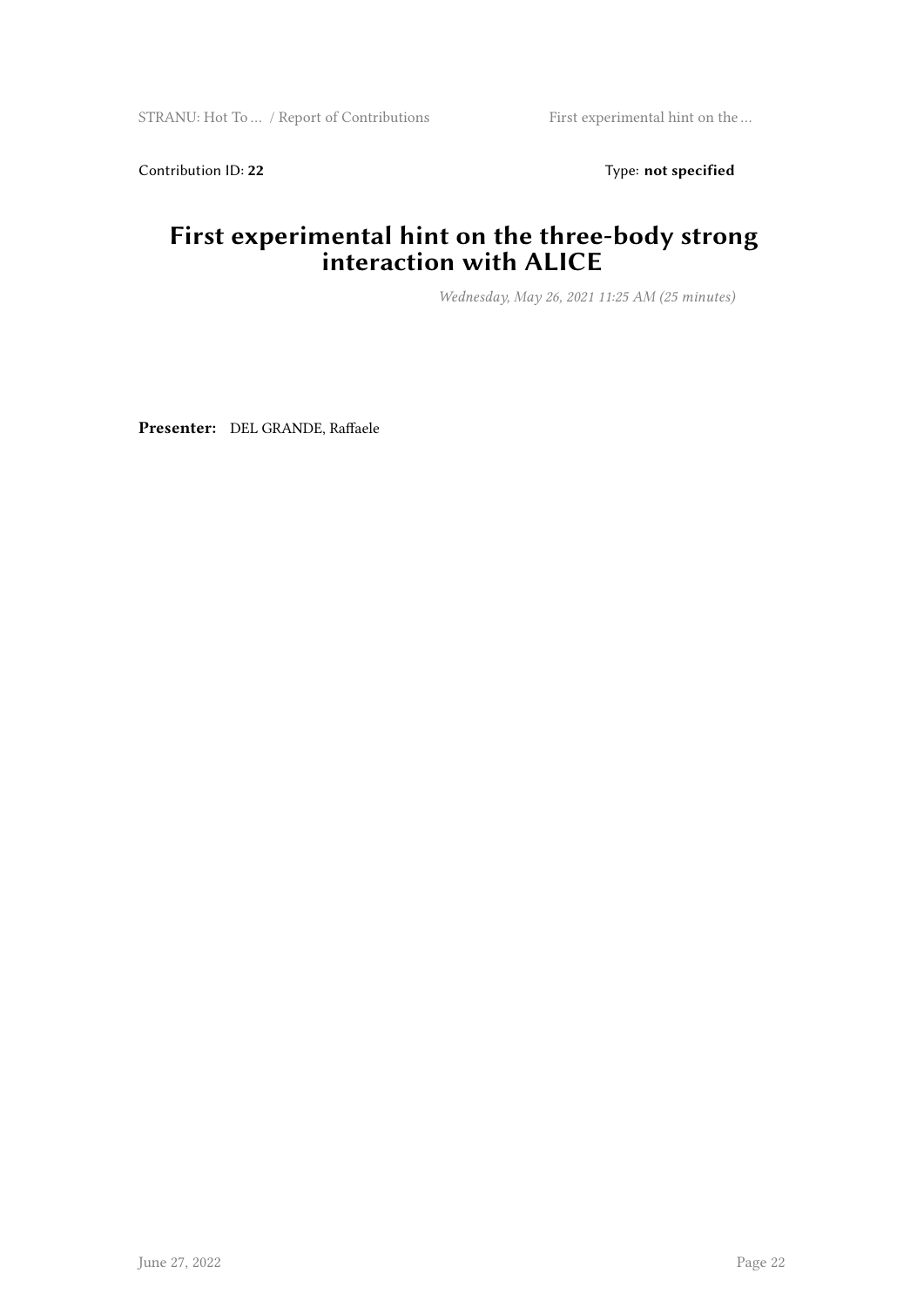Contribution ID: 23 Type: **not specified** 

### **Constraining the p***<sup>−</sup>* **as well as the p***<sup>−</sup>* <sup>0</sup> **interaction employing femtoscopy at the LHC**

*Wednesday, May 26, 2021 11:50 AM (25 minutes)*

**Presenter:** KORWIESER, Max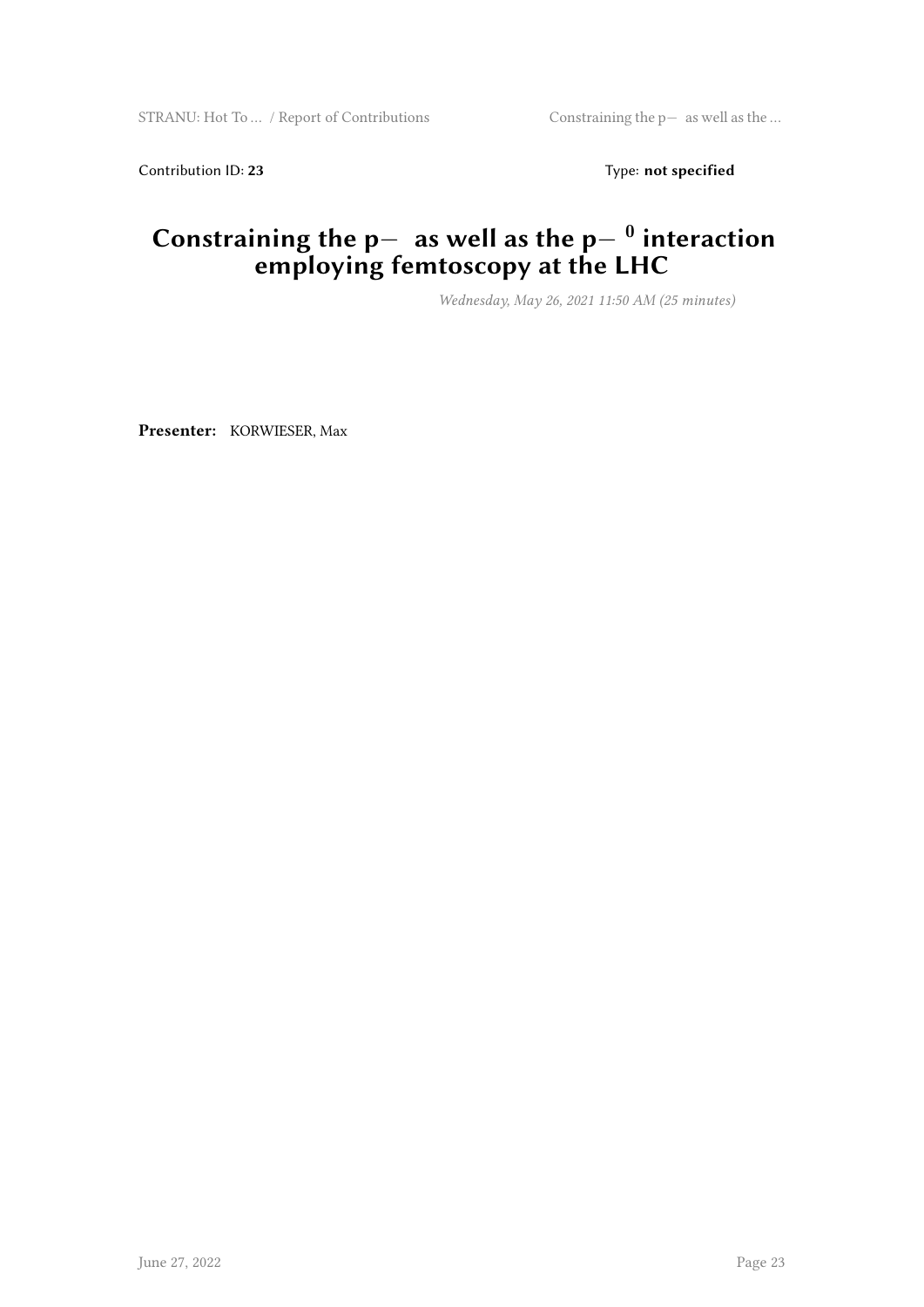Contribution ID: 24 Type: **not specified** 

#### Proton- $\boxtimes$  **interaction studied in pp collisions with ALICE at the LHC**

*Wednesday, May 26, 2021 12:15 PM (25 minutes)*

**Presenter:** CHIZZALI, Emma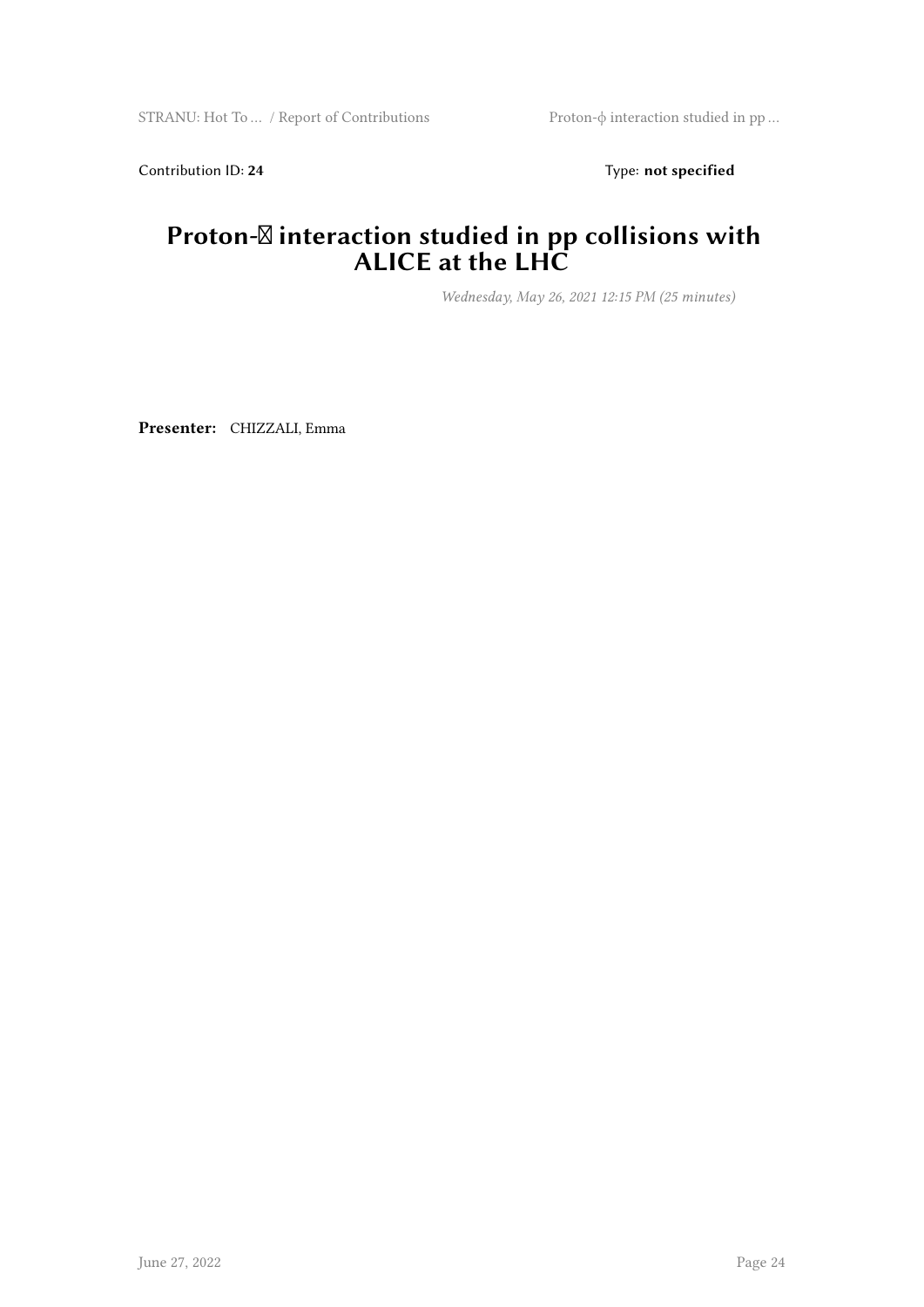Contribution ID: 25 Type: **not specified** 

#### **New experimental limits on the effective hadron interaction with strangeness = -3**

*Wednesday, May 26, 2021 12:40 PM (25 minutes)*

**Presenter:** MANTZARIDIS, Georgios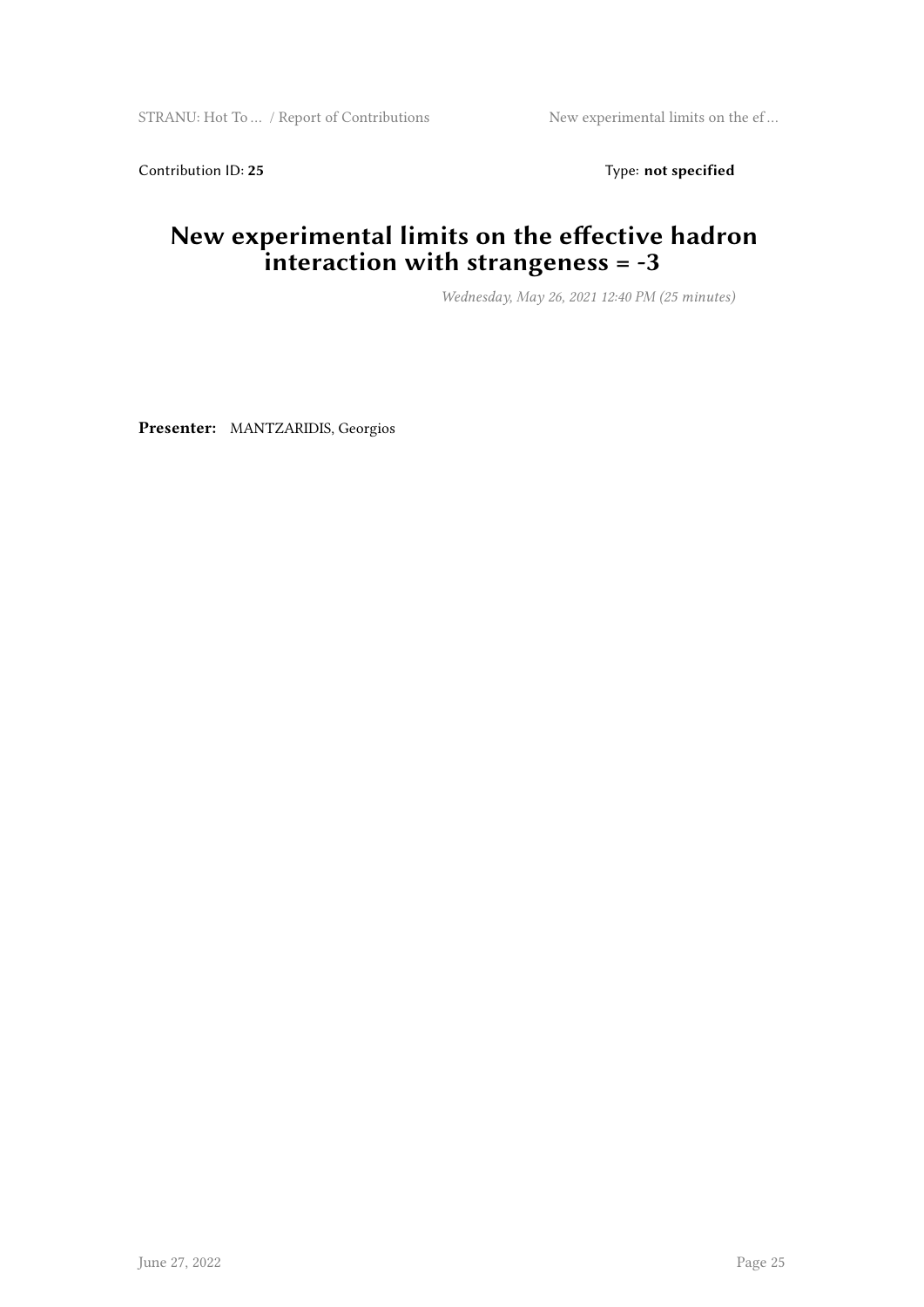Contribution ID: 26 Type: **not specified** 

#### **Electroweak properties of kaons in a nuclear medium**

*Wednesday, May 26, 2021 1:05 PM (25 minutes)*

**Presenter:** HUTAURUK, Parada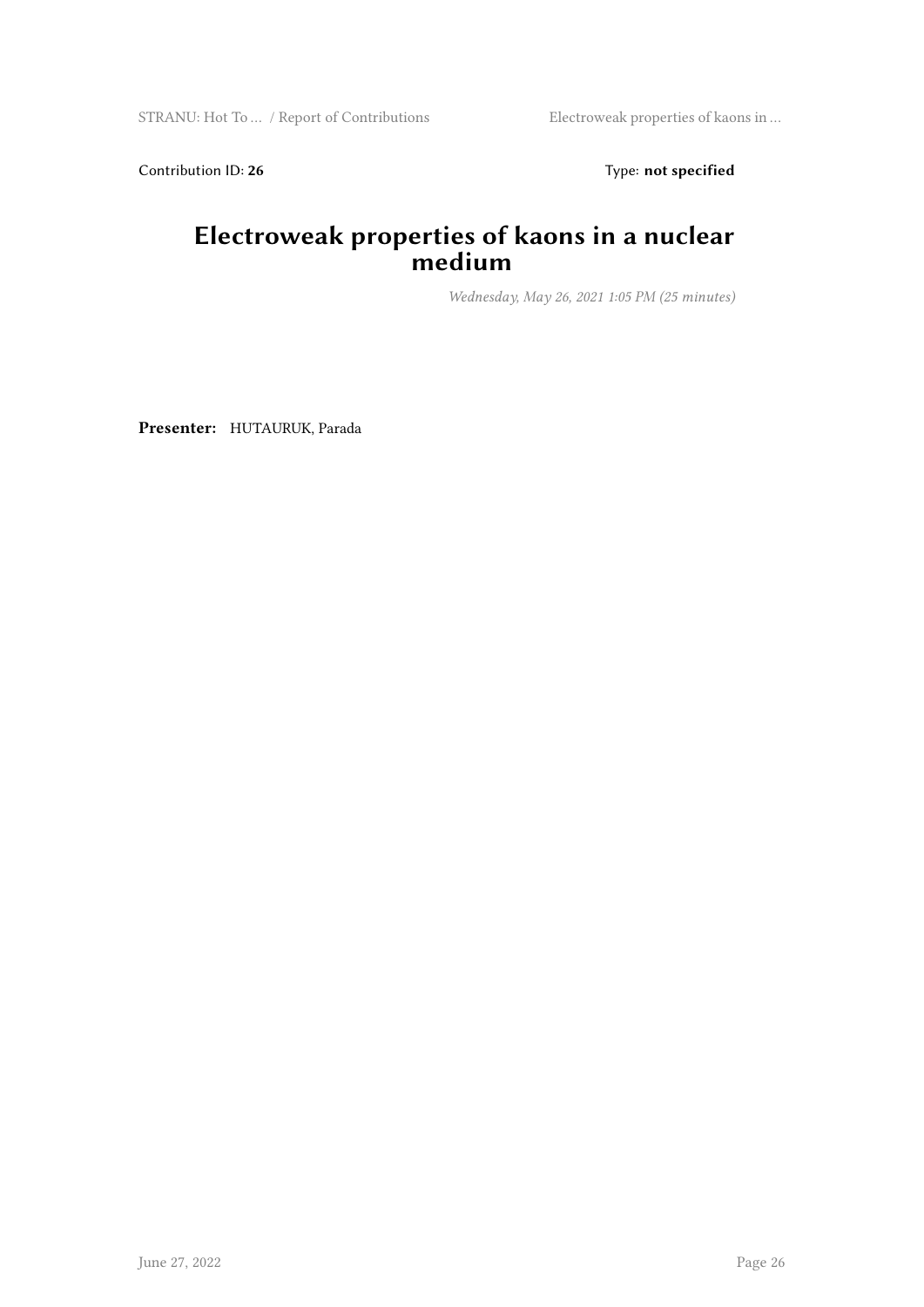Contribution ID: 27 Type: **not specified** 

## **Cascade hyperon capture in light emulsion nuclei**

*Thursday, May 27, 2021 10:00 AM (30 minutes)*

**Presenter:** GAL, Avraham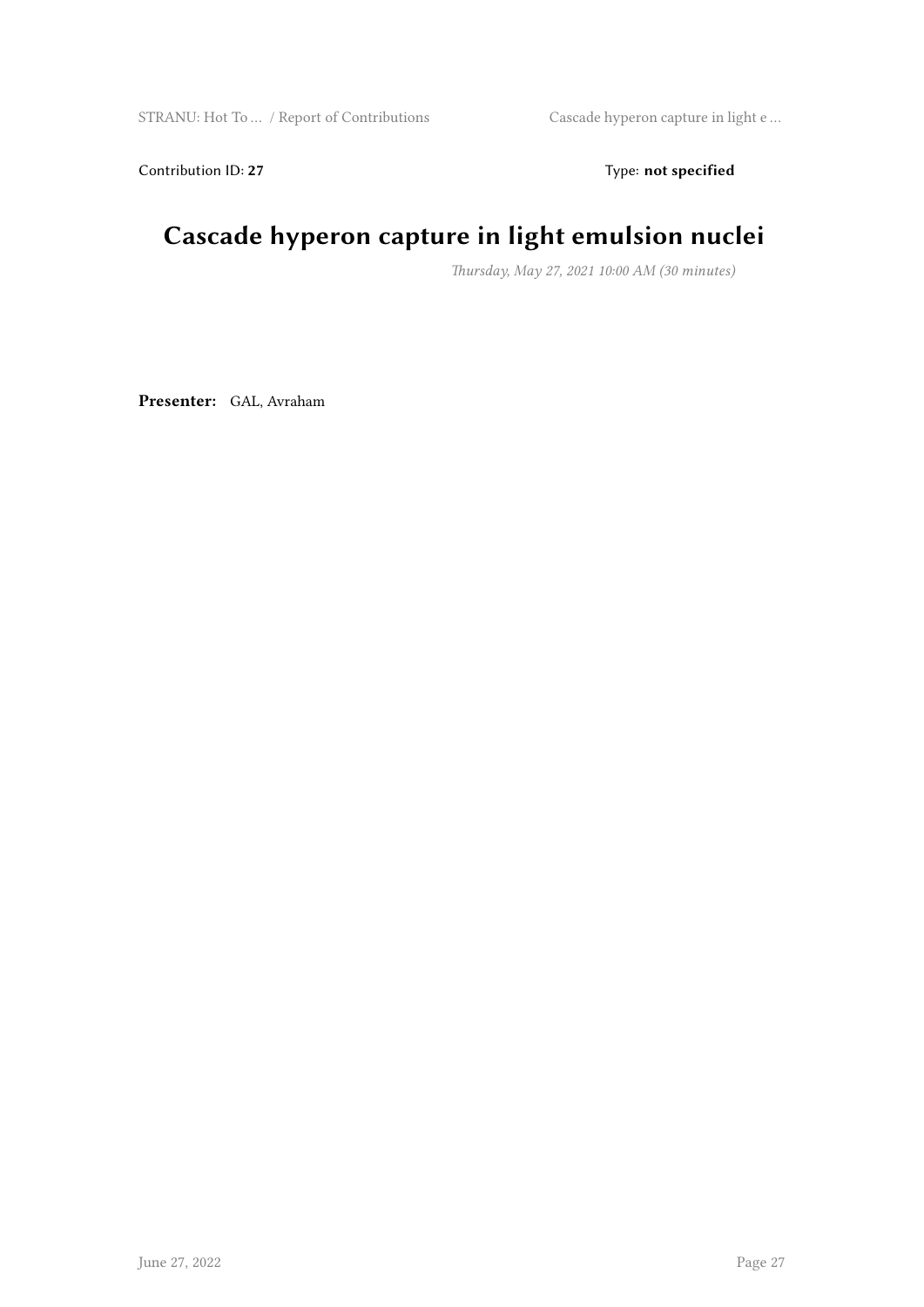STRANU: Hot To … / Report of Contributions Challenging the puzzle on light hy …

Contribution ID: 28 Type: **not specified** 

#### **Challenging the puzzle on light hypernuclei with heavy ion beams, nuclear emulsion and machine learning**

*Thursday, May 27, 2021 9:30 AM (30 minutes)*

**Presenter:** SAITO, Take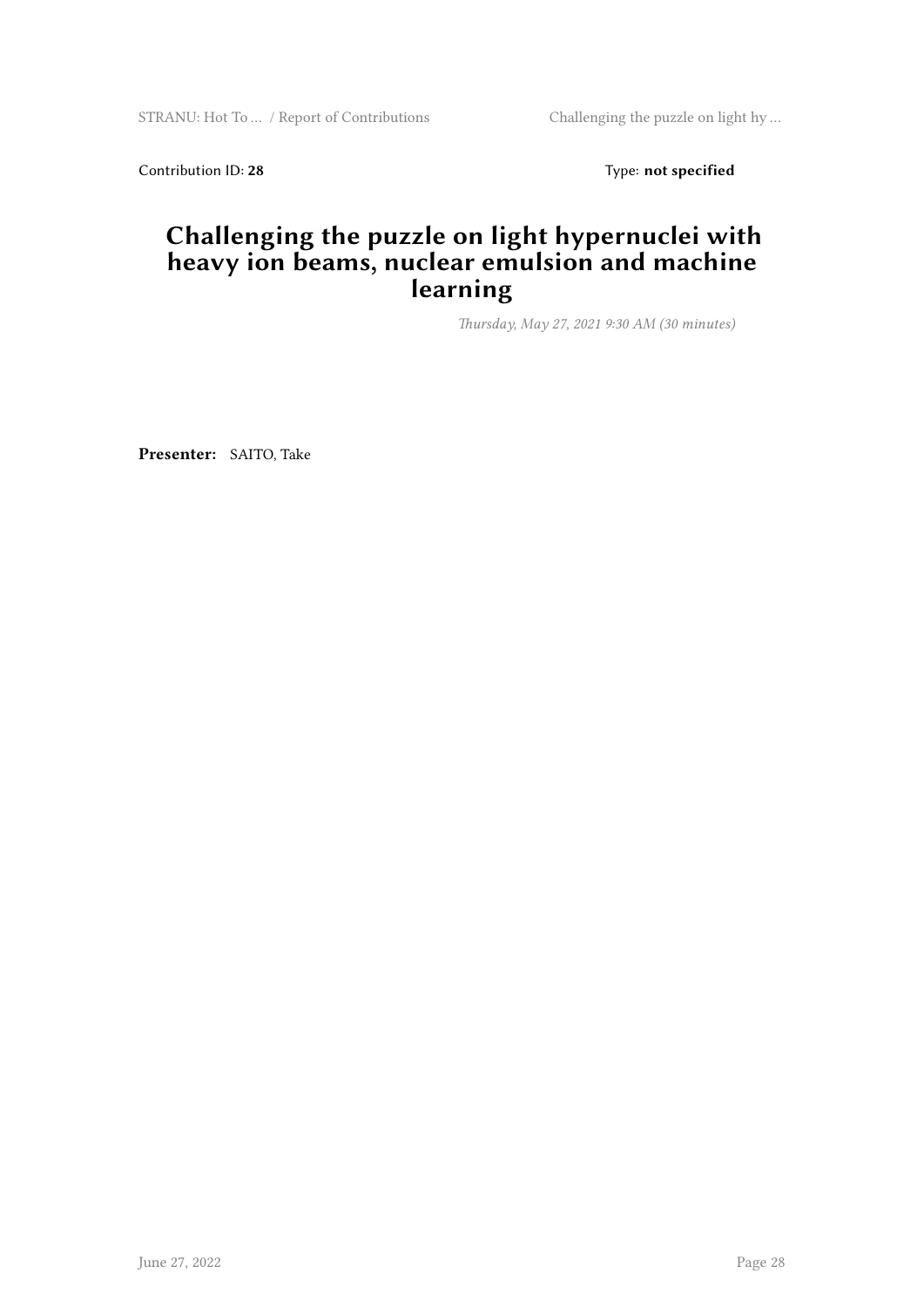Contribution ID: 29 Type: **not specified** 

#### **Single and double Lambda Hypernuclei in baryonic effective field theory**

*Thursday, May 27, 2021 9:00 AM (30 minutes)*

**Presenter:** BARNEA, Nir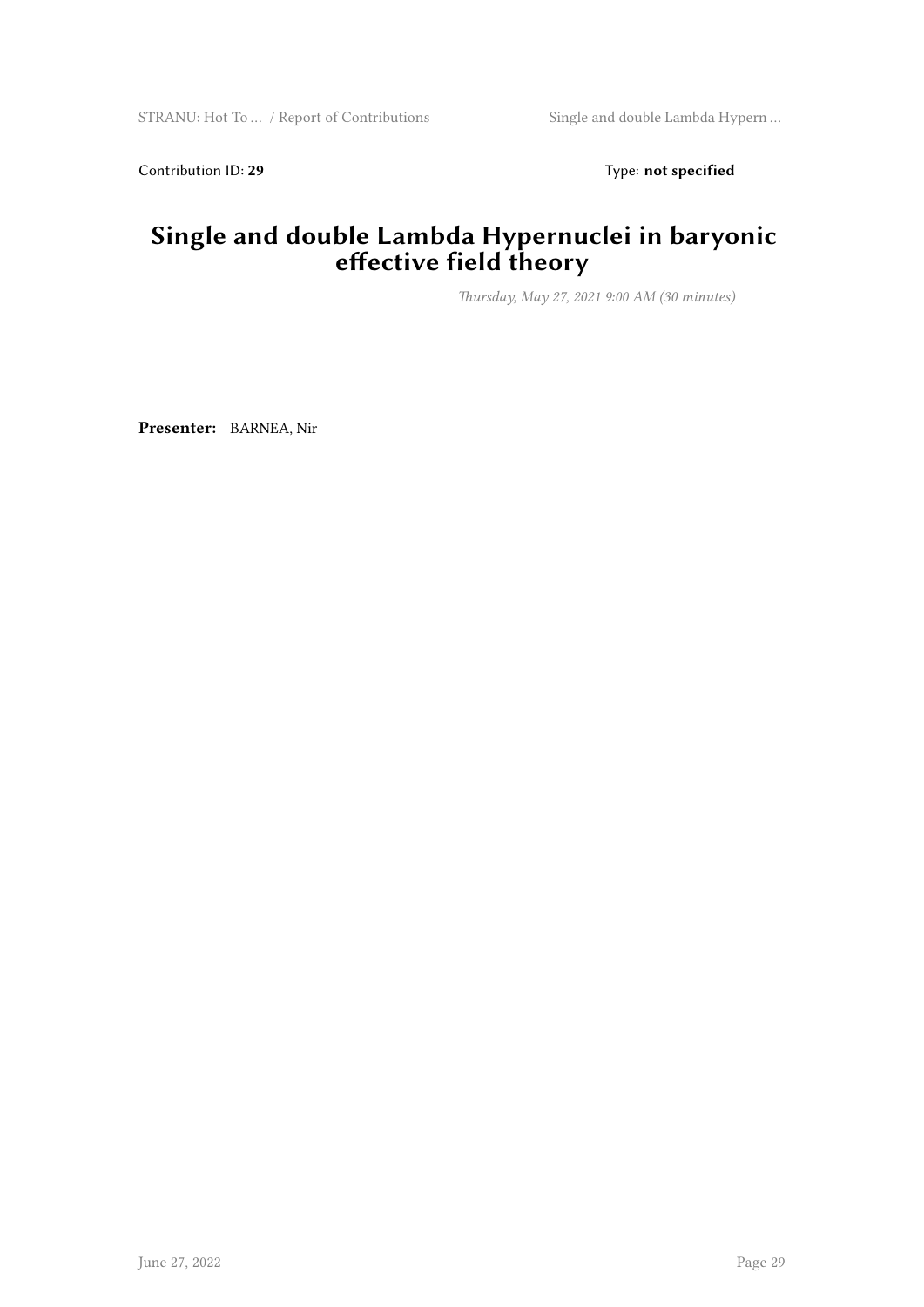Contribution ID: 30 Type: **not specified** 

## **Continuum spectrum of hypernuclear trios**

*Thursday, May 27, 2021 11:00 AM (25 minutes)*

**Presenter:** SCHÄFER, Martin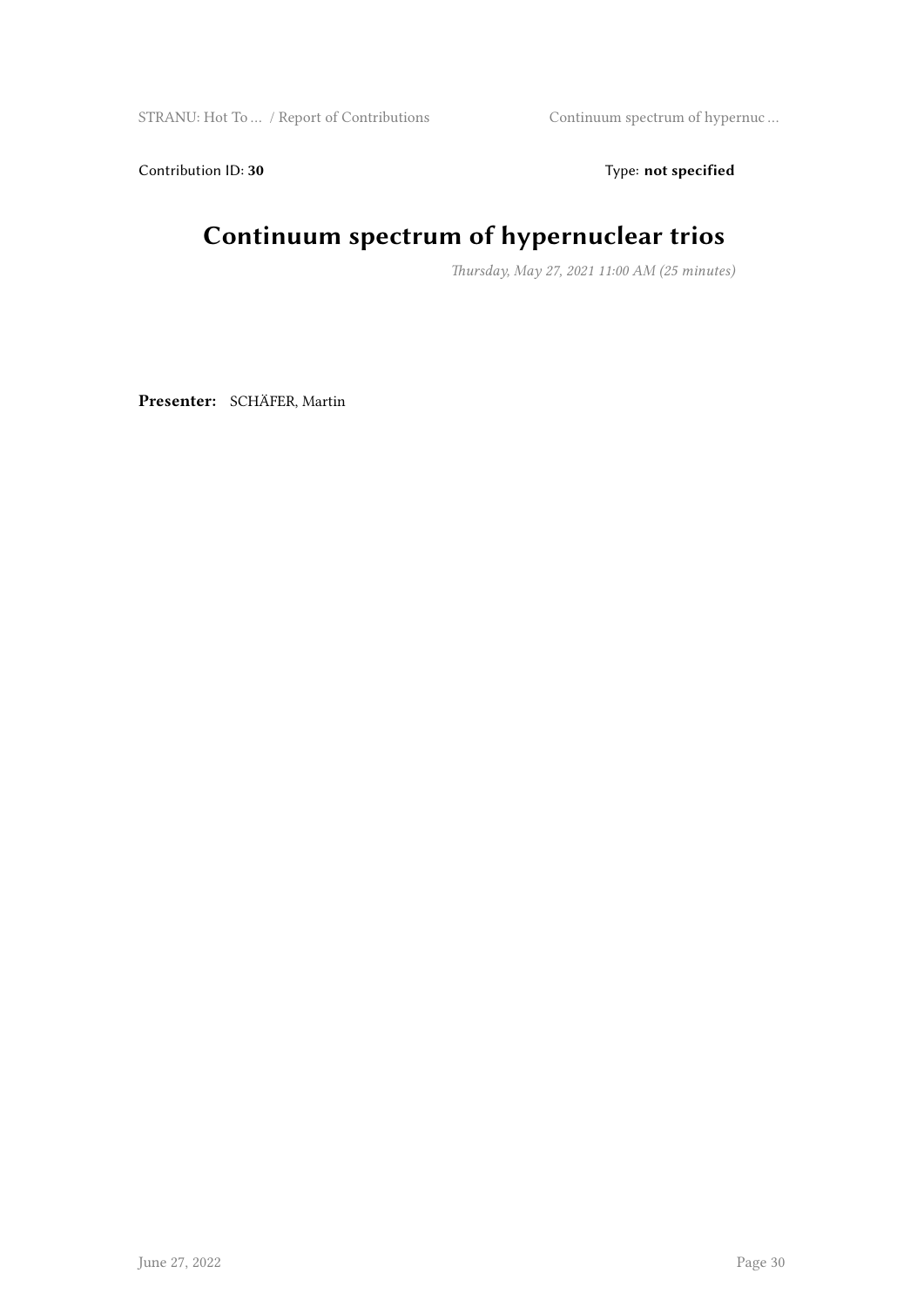Contribution ID: 31 Type: **not specified** 

# **Lifetime of the hypertriton**

*Thursday, May 27, 2021 11:25 AM (25 minutes)*

**Presenter:** HILDENBRAND, Fabian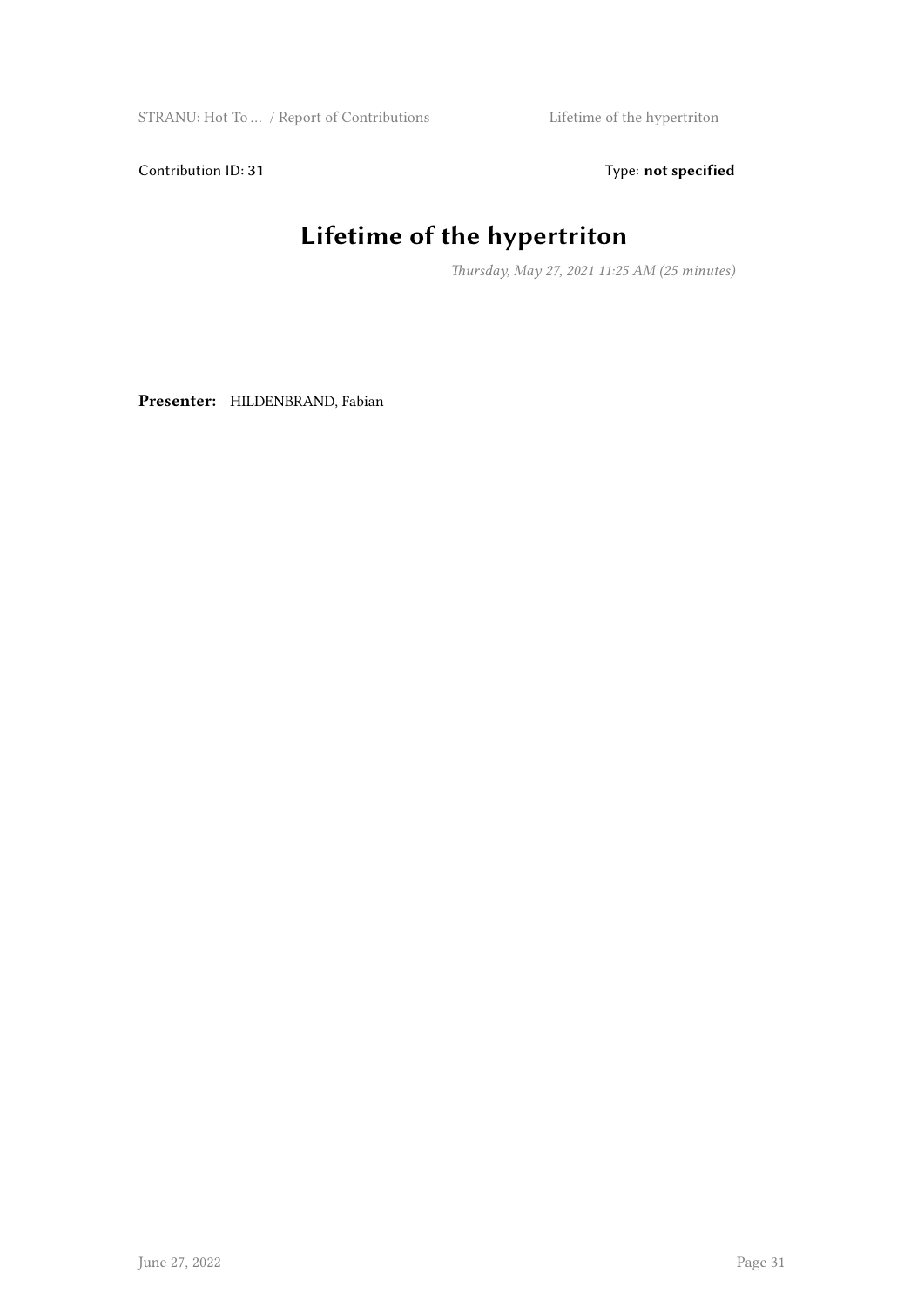Contribution ID: 32 Type: **not specified** 

## **On the hypertriton decay rate**

*Thursday, May 27, 2021 11:50 AM (25 minutes)*

**Presenter:** PÉREZ-OBIOL, Axel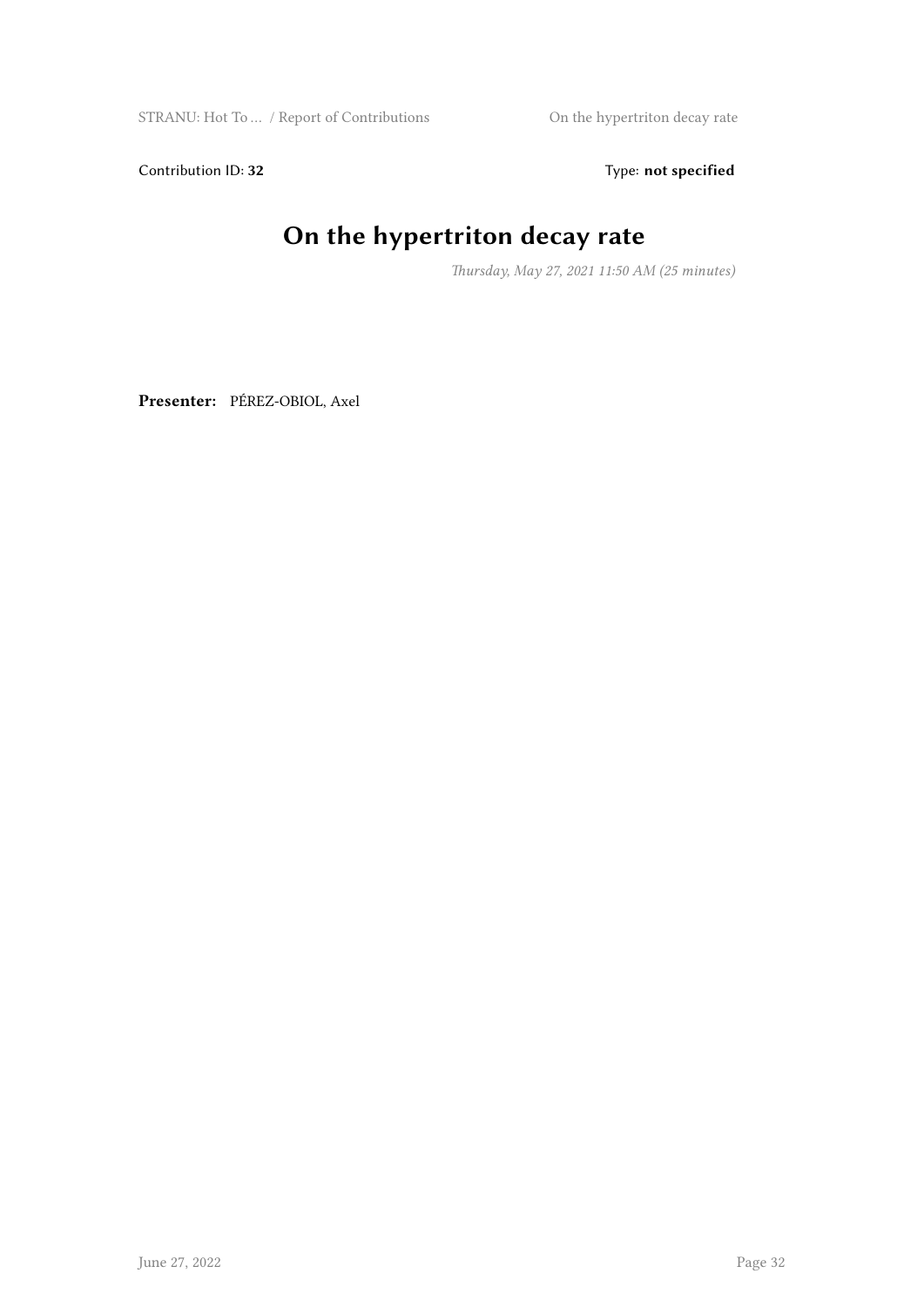Contribution ID: 33 Type: **not specified** 

## **Vorticity and polarization of Lambda hyperons**

*Thursday, May 27, 2021 12:15 PM (25 minutes)*

**Presenter:** SINGH, Rajeev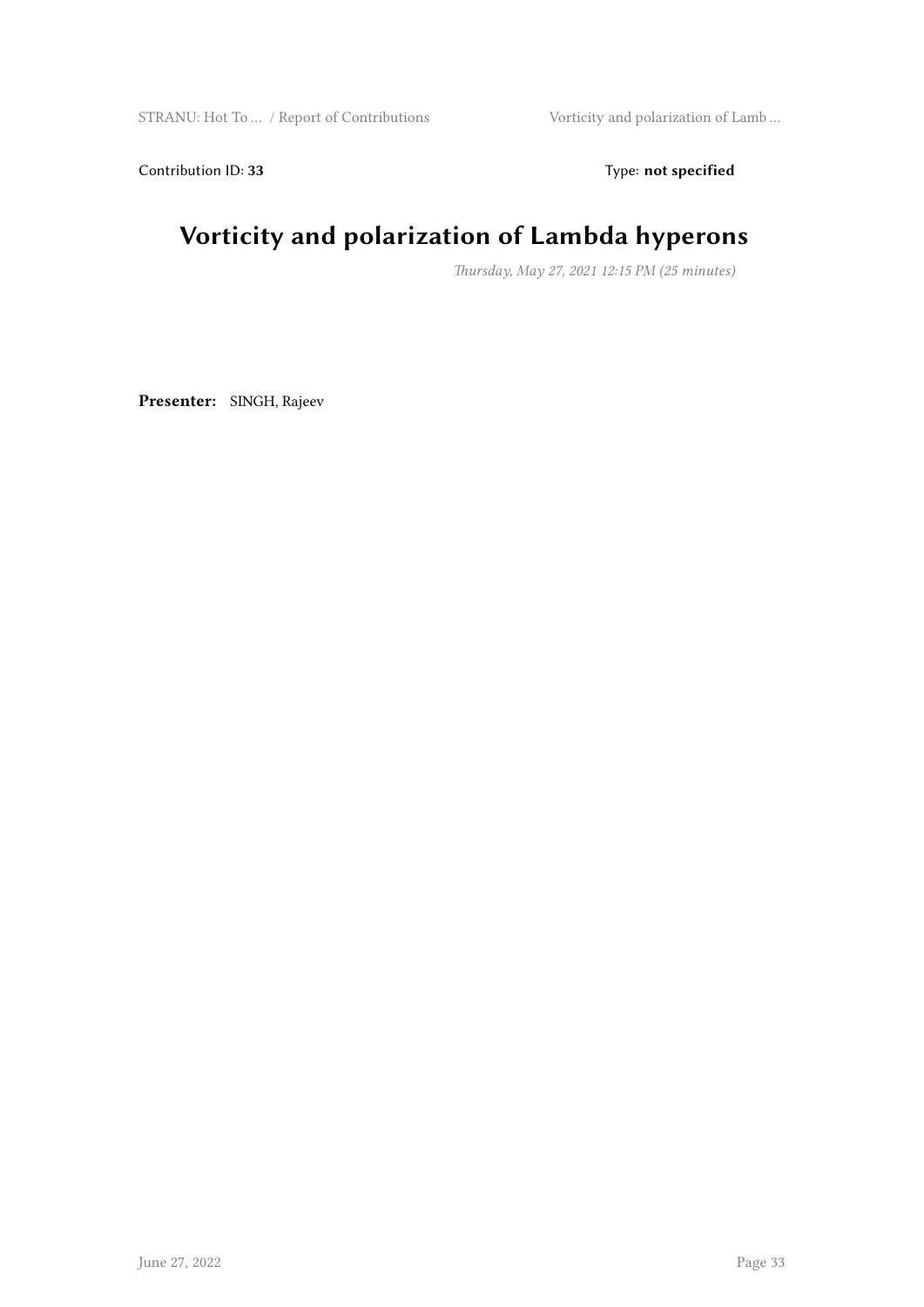Contribution ID: 34 Type: **not specified** 

#### **Recent advancements of thermodynamical studies in the framework of three-flavor vector meson extended PQM model**

*Thursday, May 27, 2021 12:40 PM (25 minutes)*

**Presenter:** KOVACS , Peter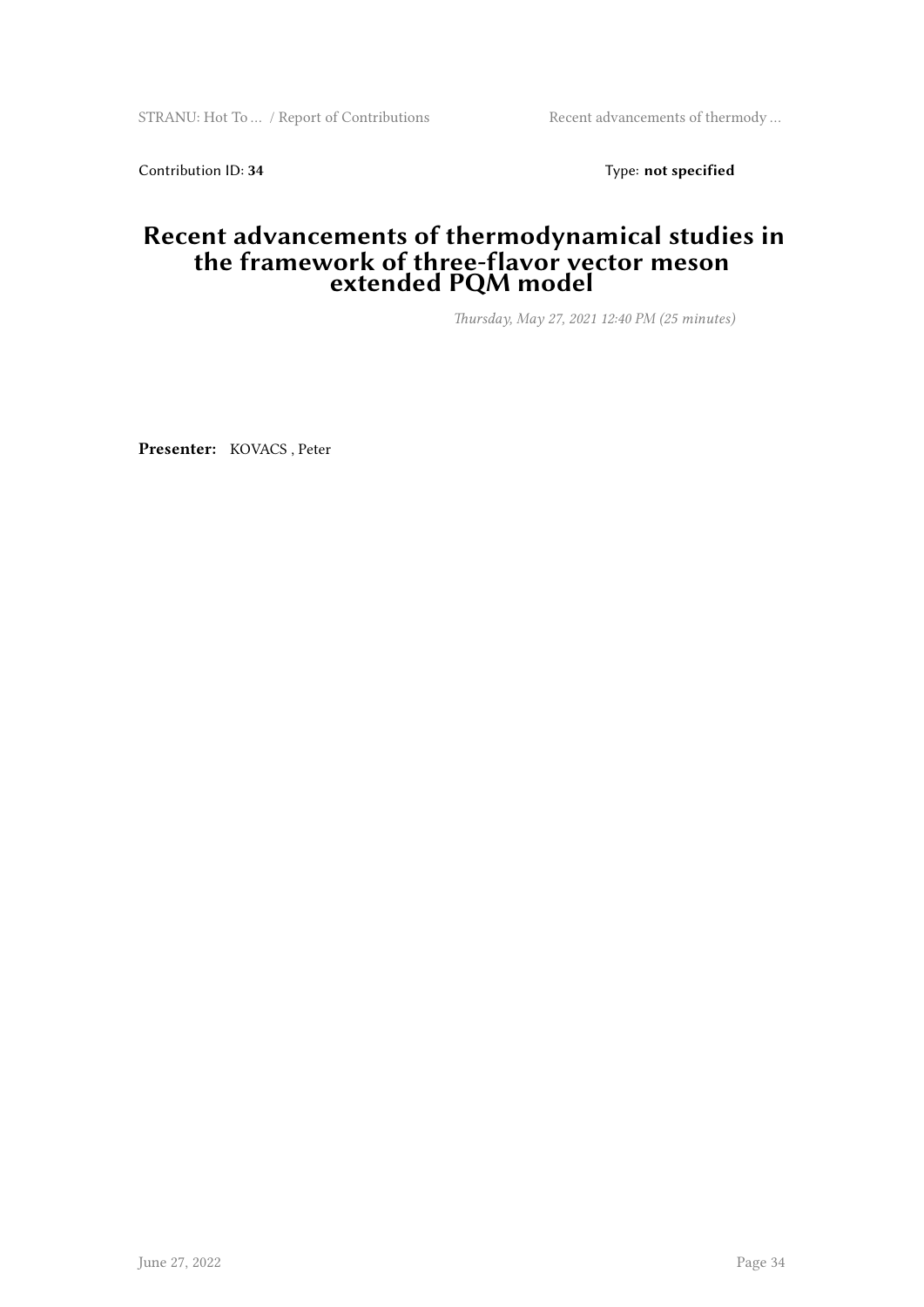Contribution ID: 35 Type: **not specified** 

#### **Curvature masses and possible improvements via the one-loop self-energy in Nf=2+1 ELSM**

*Thursday, May 27, 2021 1:05 PM (25 minutes)*

**Presenter:** KOVACS , Gyozo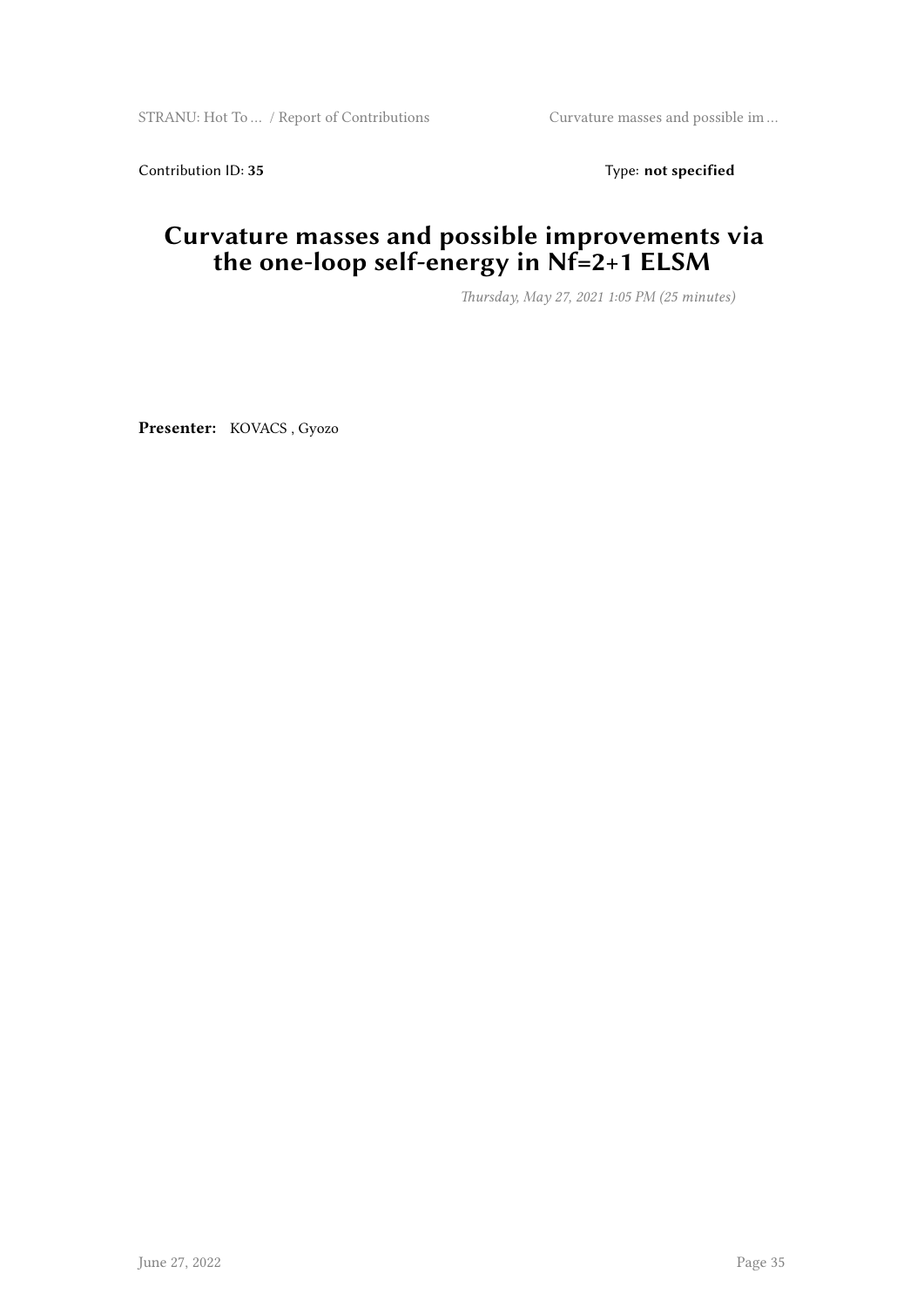STRANU: Hot To … / Report of Contributions KbarN chiral interaction beyond s- …

Contribution ID: 36 Type: **not specified** 

## **KbarN chiral interaction beyond s-wave**

*Friday, May 28, 2021 9:00 AM (30 minutes)*

**Presenter:** RAMOS, Angels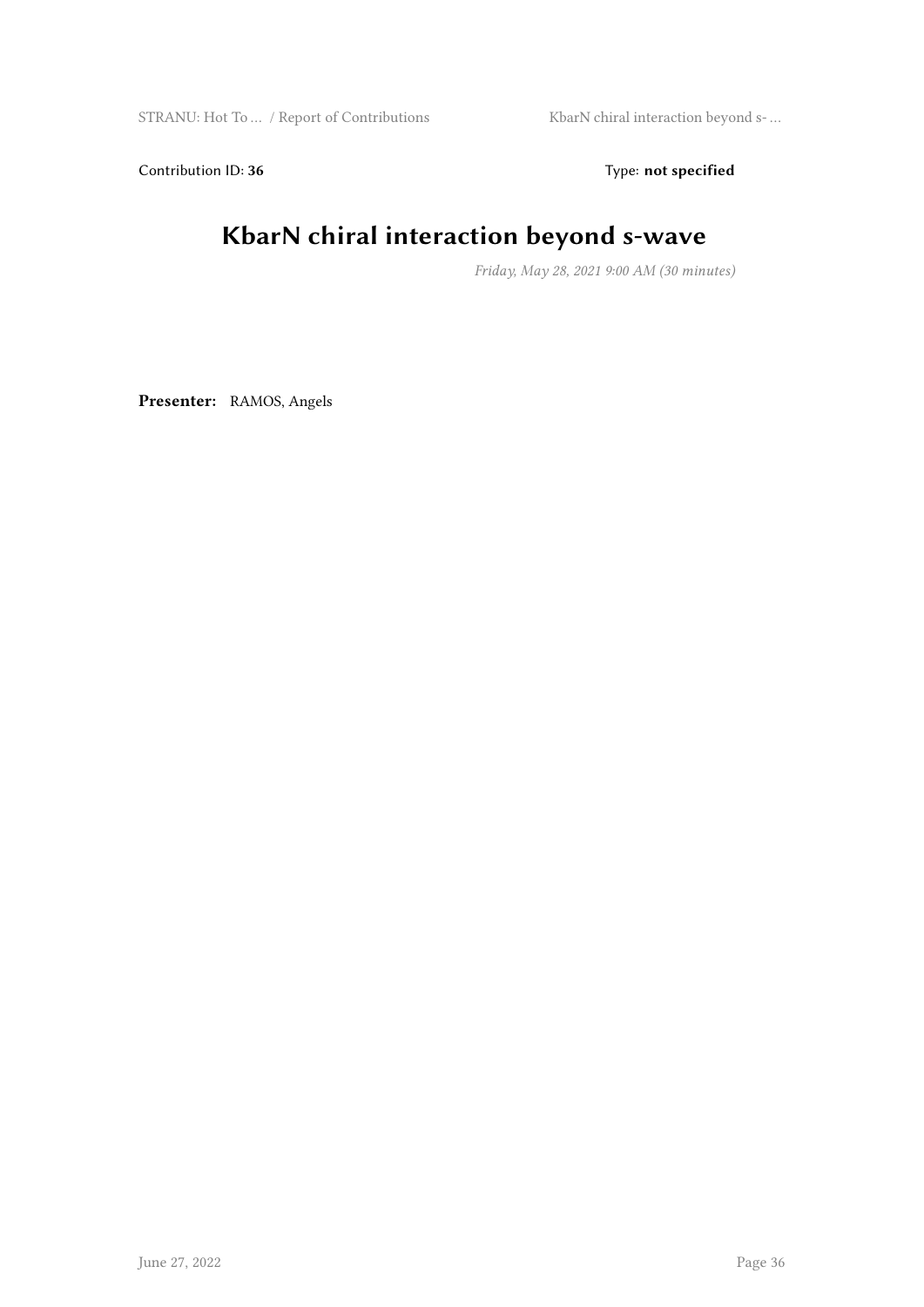Contribution ID: 37 Type: **not specified** 

#### **Anti-kaon nucleon scattering amplitude measured below the KN mass threshold**

*Friday, May 28, 2021 9:30 AM (30 minutes)*

**Presenter:** NOUMI, Hiroyuki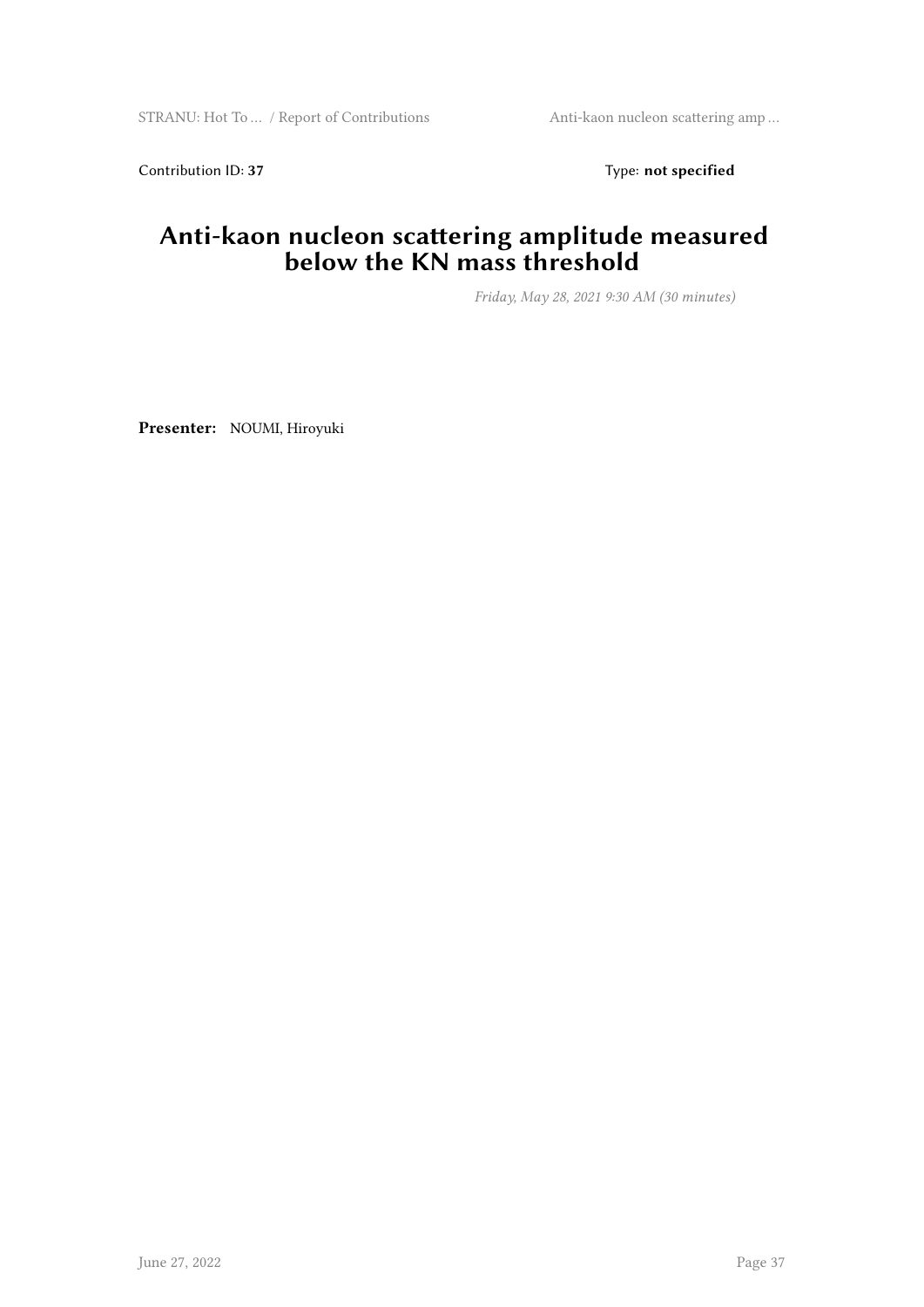STRANU: Hot To ... / Report of Contributions Experimental studies of the kaon-...

Contribution ID: 38 Type: **not specified** 

#### **Experimental studies of the kaon-nucleus interaction at low energy with X-ray spectroscopy of kaonic atoms: from SIDDHARTA to SIDDHARTA-2 experiment**

*Friday, May 28, 2021 10:00 AM (30 minutes)*

**Presenter:** SIRGHI, Diana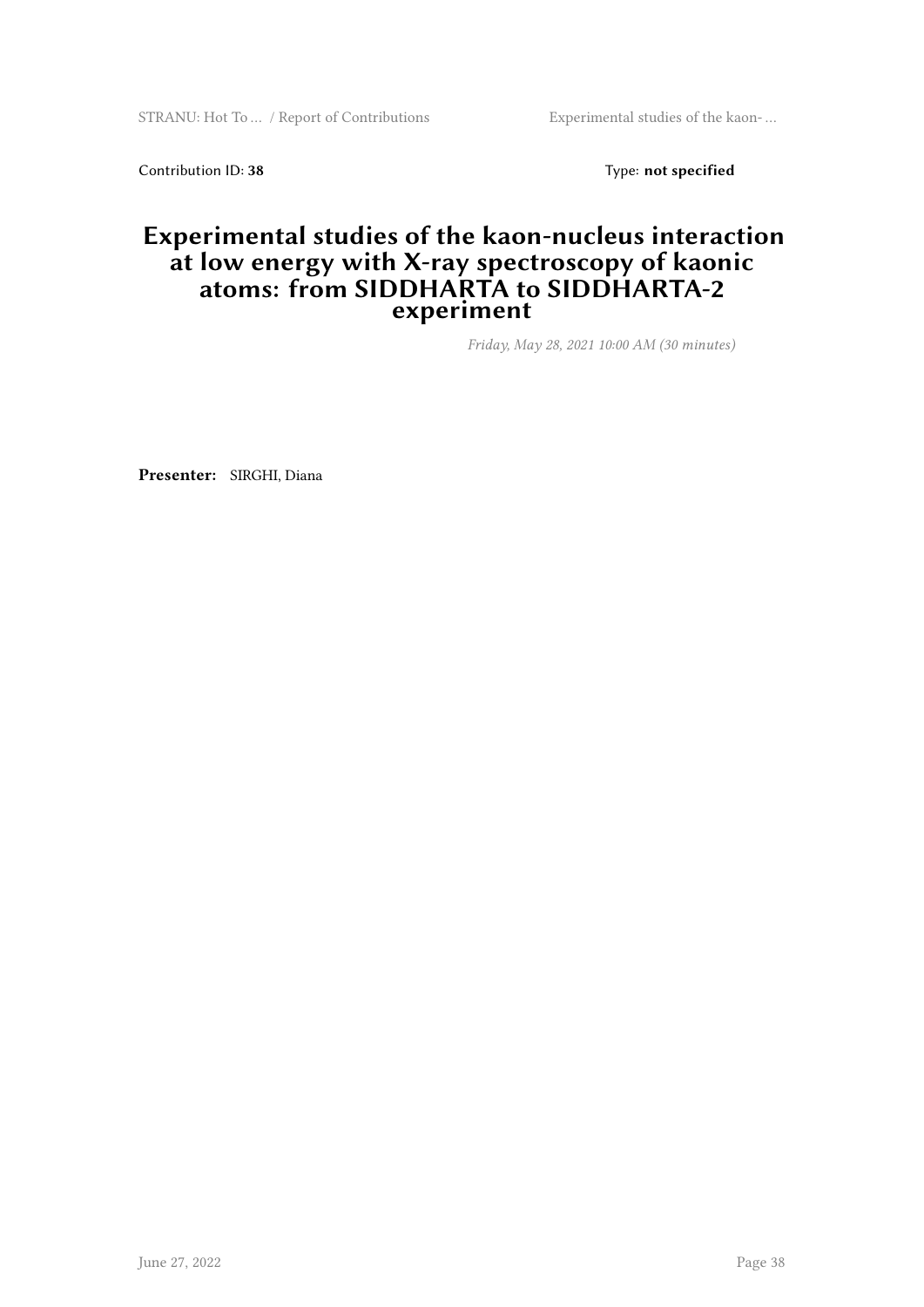Contribution ID: 39 Type: **not specified** 

## **SIDDHARTINO: first step towards SIDDHARTA-2**

*Friday, May 28, 2021 11:00 AM (25 minutes)*

**Presenter:** MILIUCCI, Marco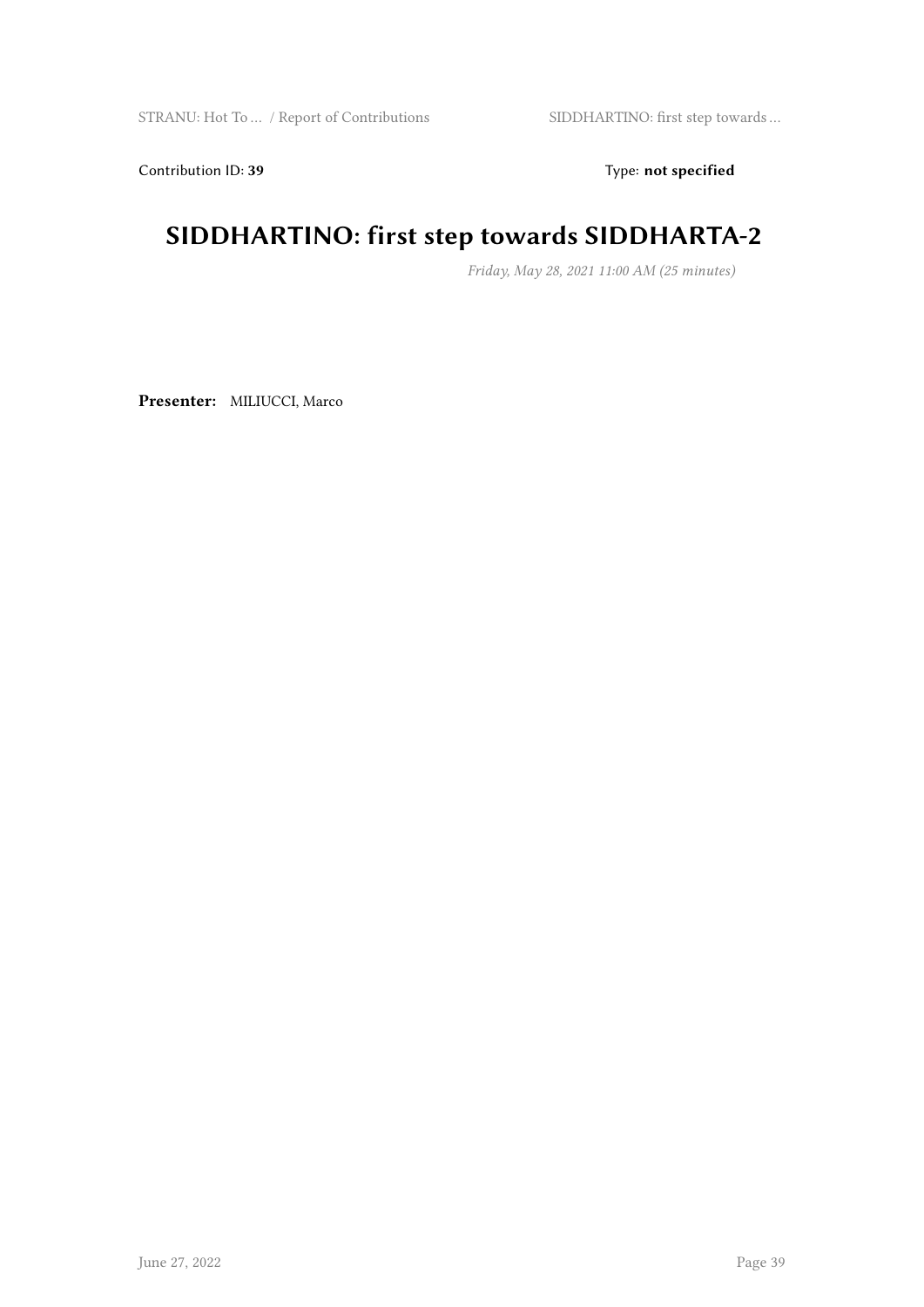Contribution ID: 41 Type: **not specified** 

## **First SIDDHARTA-2 runs: luminosity measurements**

*Friday, May 28, 2021 11:50 AM (25 minutes)*

**Presenter:** NAPOLITANO, Fabrizio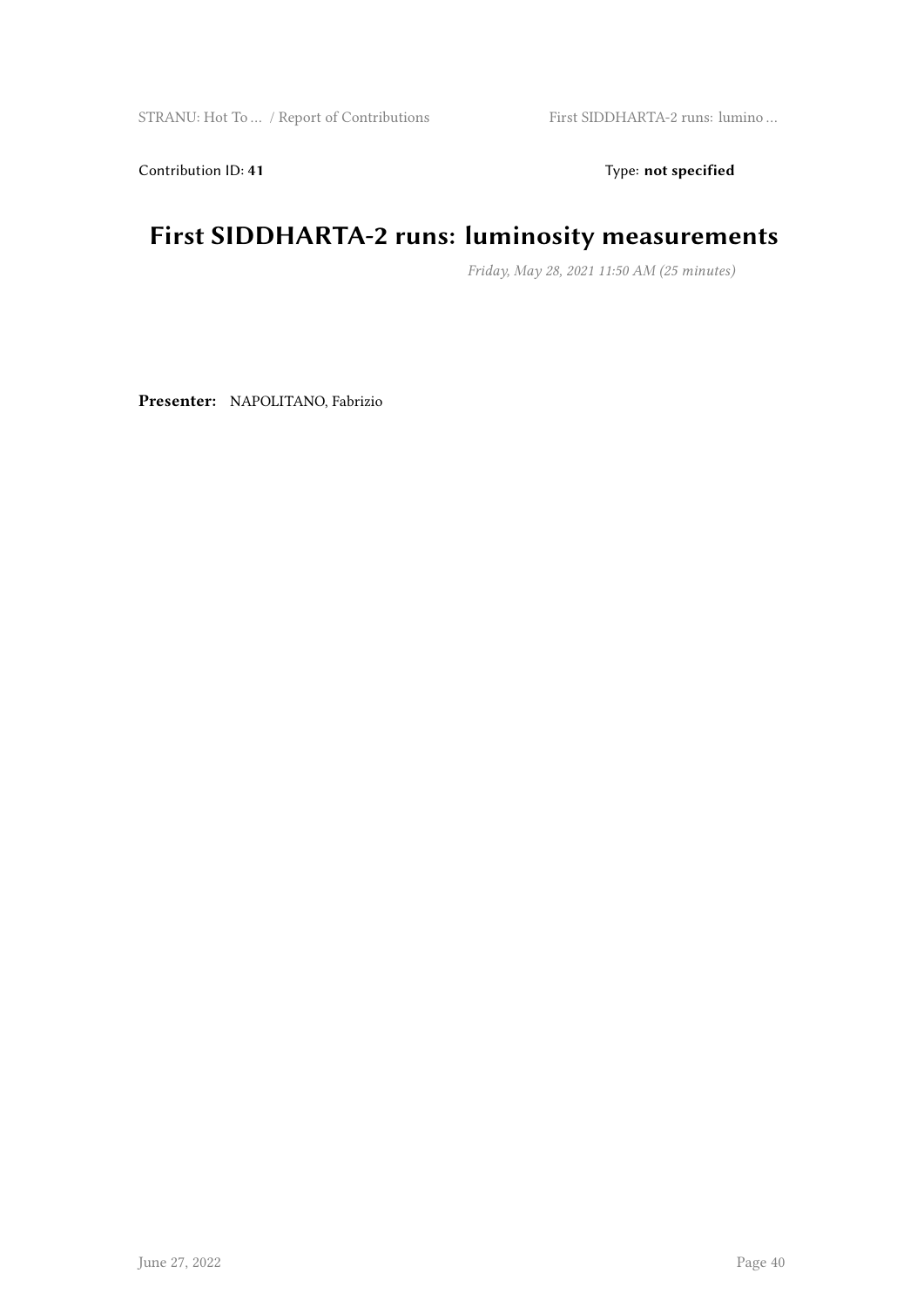Contribution ID: 42 Type: **not specified** 

## **HAPG mosaic crystal Von Hamos spectrometer for high precision exotic atoms spectroscopy**

*Friday, May 28, 2021 12:15 PM (25 minutes)*

**Presenter:** SCORDO, Alessandro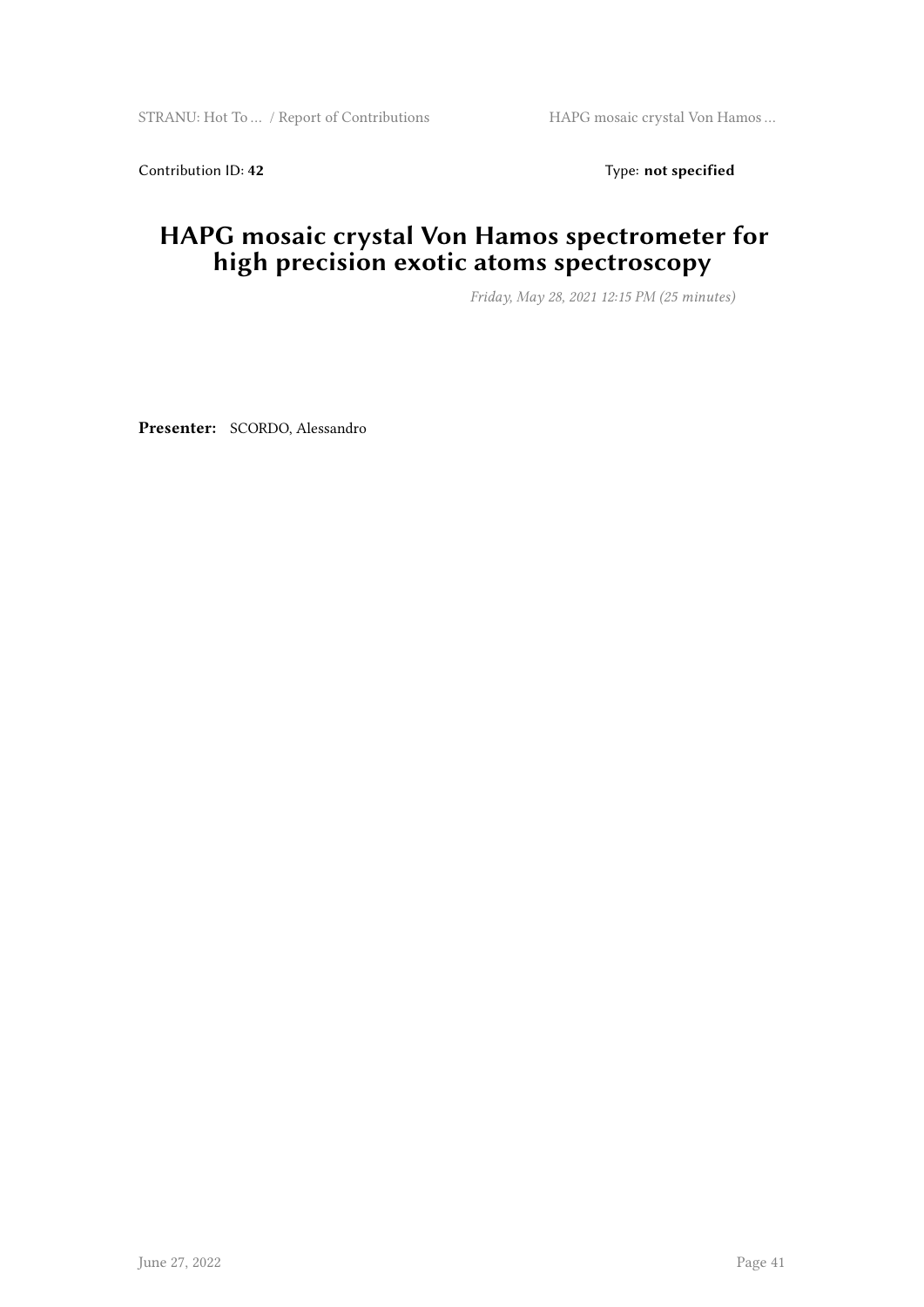Contribution ID: 43 Type: **not specified** 

#### **Precision spectroscopy of kaonic-atom X-rays with cryogenic detector**

*Friday, May 28, 2021 12:40 PM (25 minutes)*

**Presenter:** OKADA, Shinji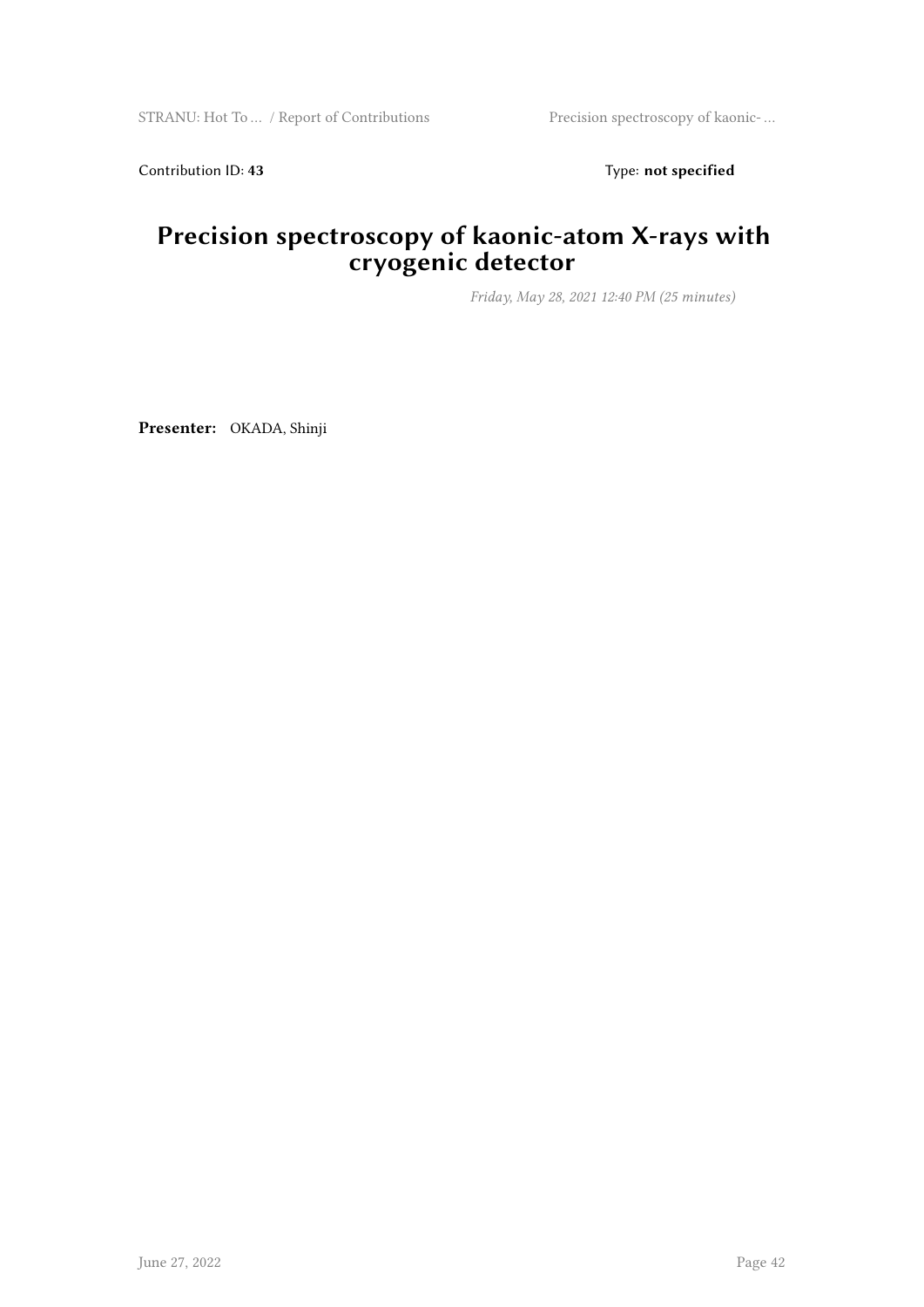Contribution ID: 44 Type: **not specified** 

## **Discussion and Conclusions**

*Friday, May 28, 2021 1:05 PM (25 minutes)*